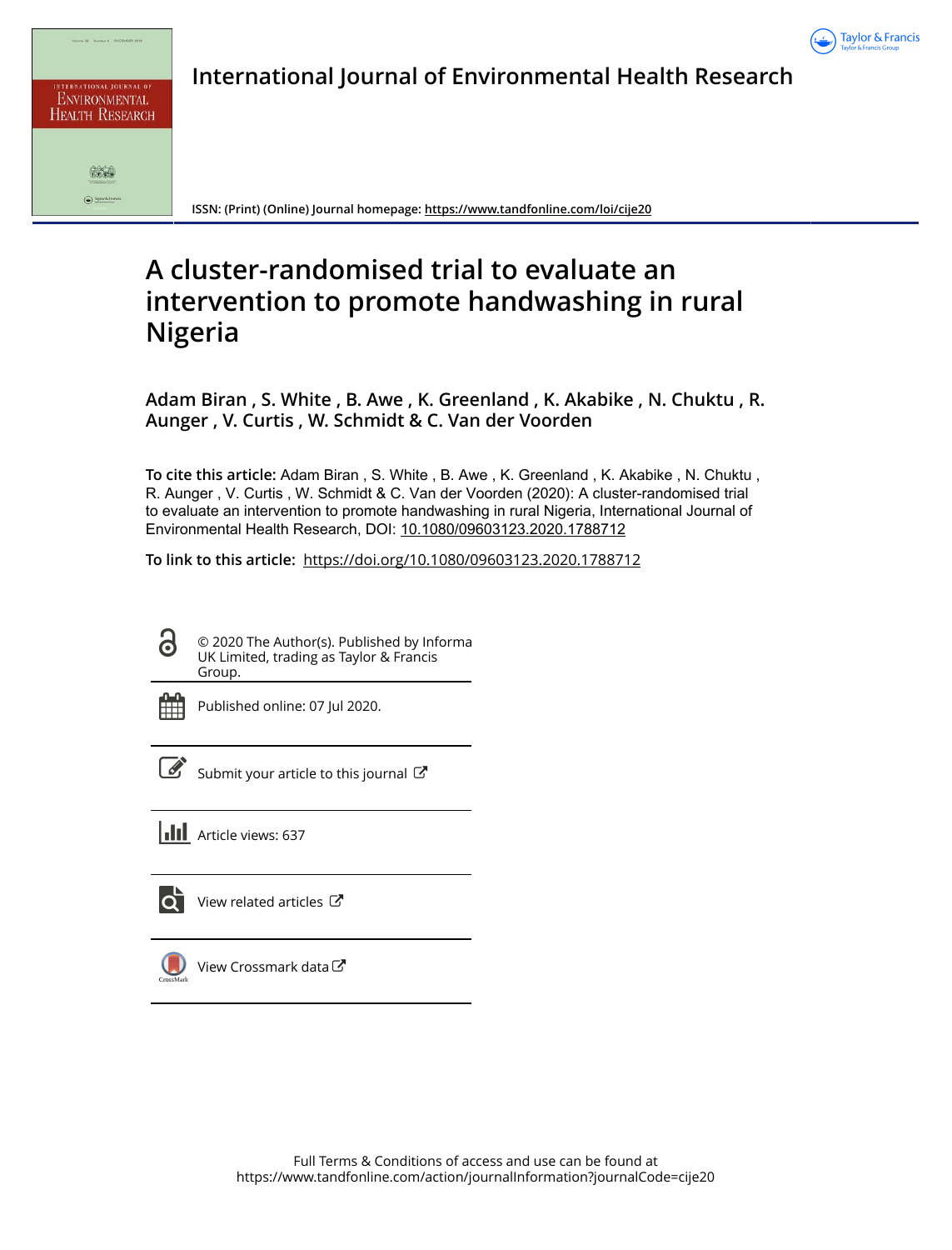# Taylor & Francis Taylor & Francis Group

# ARTICLE

Check for updates **a** OPEN ACCESS

# **A cluster-randomised trial to evaluate an intervention to promote handwashing in rural Nigeria**

Ad[a](#page-1-0)m Biran<sup>a</sup>, S. White<sup>a</sup>, B. Awe<sup>[b](#page-1-0)</sup>, K. Greenland<sup>a</sup>, K. Akabike<sup>c</sup>, N. Chuktu<sup>b</sup>, R. Aunger<sup>a</sup>, V. Curtis<sup>a</sup>, W. Schmi[d](#page-1-1)t<sup>a</sup> and C. Van der Voorden<sup>d</sup>

<span id="page-1-1"></span><span id="page-1-0"></span><sup>a</sup>Disease Control Department, London School of Hygiene and Tropical Medicine, London, UK; <sup>b</sup>United Purpose Nigeria, Calabar, Nigeria; 'EpiAFRIC, Abuja, Nigeria; <sup>d</sup>Technical Support Unit, Water Supply and Sanitation Collaborative Council, Geneva, Switzerland

#### **ABSTRACT**

Handwashing with soap at critical times helps prevent diarrhoeal diseases. Changing handwashing practices through behaviour change communication remains a challenge. This study designed and tested a scalable intervention to promote handwashing with soap. A cluster-randomised, controlled trial compared our intervention against standard practice. Subjects were men, women and children in 14 villages in Cross-River state, Nigeria. The primary outcome was the proportion of observed key events on which hands were washed with soap. Binomial regression analysis calculated prevalence differences between study arms. The intervention had minimal effect on the primary outcome  $(+2.4\% , p = 0.096)$ . The intervention was associated with increased frequency of handwashes without soap before food contact (+13%,  $p = 0.017$ ). The intervention failed to produce significant changes in handwashing with soap at key times. The low dose delivered (two contact points) may have increased scalability at the cost of effectiveness, particularly in the challenging context of inconvenient water access.

#### **ARTICLE HISTORY**

Received 8 November 2019 Accepted 24 June 2020

#### **KEYWORDS**

Handwashing; hygiene promotion; behaviour change; randomised controlled trial

# **Introduction**

<span id="page-1-3"></span>Washing hands with soap at critical times offer a plausible route to reducing the risk of diarrhoeal diseases. However, changing household handwashing practices at scale through behaviour change communication remains a challenge (Freeman et al. [2014;](#page-15-0) Ejemot-Nwadiaro et al. [2015](#page-15-1)). Combining handwashing promotion with sanitation promotion might bring synergistic effects by tackling multiple transmission routes simultaneously. This was a feature of the Participatory Hygiene and Sanitation Transformation (PHAST) approach (World Health Organization [2000](#page-16-0)). However, evidence for synergy remains equivocal (Briceño et al. [2017\)](#page-15-2).

<span id="page-1-6"></span><span id="page-1-5"></span>Community-Led Total Sanitation (CLTS), like PHAST, incorporates messages to promote handwashing with soap (HWWS) through participatory activities, either to demonstrate transmission routes for infection or to trigger a sense of disgust (Maulit [2014\)](#page-15-3). However, these activities are limited in scope and have not been subject to rigorous evaluation. The teams of facilitators used to implement CLTS could provide a useful channel for promoting handwashing among rural communities if an effective intervention were developed.

<span id="page-1-4"></span><span id="page-1-2"></span>Previous large-scale handwashing campaigns (for example, targeting 10 districts in Tanzania (Briceño et al. [2017](#page-15-2)), 20 million people in Bangladesh (Huda et al. [2012](#page-15-4)) and 2 districts in India (Lewis et al. [2018](#page-15-5))) have failed to demonstrate changes in handwashing practices. In contrast, small-

CONTACT Adam Biran  $\odot$  Adam.Biran@lshtm.ac.uk **D** London School of Hygiene and Tropical Medicine, London WC1E 7HT © 2020 The Author(s). Published by Informa UK Limited, trading as Taylor & Francis Group.

This is an Open Access article distributed under the terms of the Creative Commons Attribution-NonCommercial-NoDerivatives License (http:// creativecommons.org/licenses/by-nc-nd/4.0/), which permits non-commercial re-use, distribution, and reproduction in any medium, provided the original work is properly cited, and is not altered, transformed, or built upon in any way.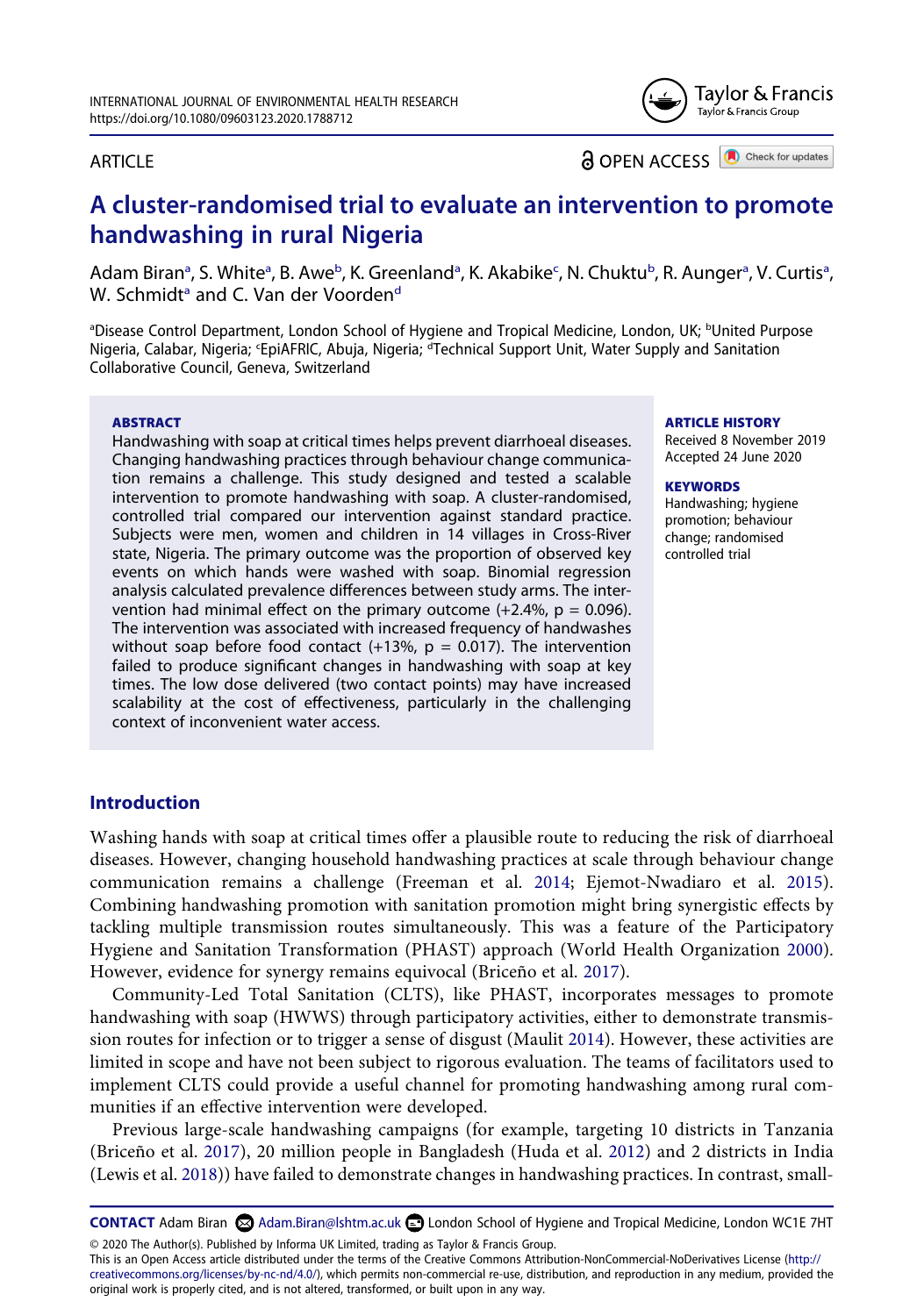<span id="page-2-0"></span>scale, intensive intervention trials have often shown a behavioural impact. Increases in handwashing rates ranging from 4% to 47% have been observed in trials in India, Nepal, Ethiopia and Bangladesh. These interventions targeted 7 villages in India (Biran et al. [2014](#page-15-6)), 4 villages in Nepal (Gautam et al. [2017\)](#page-15-7), 84 households in Bangladesh (George et al. [2016\)](#page-15-8), 1 Kebele (approximately 500 households) in Ethiopia (Contzen et al. [2015\)](#page-15-9) and 253 women in Bangladesh (Ram et al. [2017](#page-15-10)).

<span id="page-2-2"></span><span id="page-2-1"></span>*SuperAmma*, an intervention that used non-health messages to promote handwashing with soap (HWWS) in rural Indian households, achieved a degree of behaviour change which was sustained over the course of a year (Biran et al. [2014](#page-15-11)). This trial tested a relatively intensive intervention. Given that the trial included only seven intervention villages, doubts remain regarding the scalability of this intervention.

Following the *SuperAmma* model of using activities and video to amplify motivational drivers of handwashing practice, we worked with a creative agency to design a handwashing intervention for implementation by CLTS facilitators within the context of their ongoing sanitation promotion in rural Cross River state, Nigeria. In this paper we report the results of a trial to evaluate the effectiveness of that intervention. We hypothesised that a behaviour change intervention using the affiliation and disgust motives and delivered by CLTS facilitators over the course of 2 days would achieve a greater change in observed rates of handwashing with soap in rural Nigerian households than standard CLTS practice.

# **Methods**

# *Trial design*

The study was a cluster randomised, controlled trial. Clusters were the communities (villages or sub-village units) which formed the units of delivery for CLTS. The trial had three arms; standard CLTS, standard CLTS with the addition of a novel handwashing promotion intervention, *Respect People* (henceforth referred to as CLTS+) and a no intervention arm which received no intervention prior to data collection (this arm received the standard CLTS intervention after the conclusion of data collection). The trial was primarily intended to compare outcomes between standard practice (CLTS) and the novel approach (CLTS+). The no-intervention arm was added to explore whether CLTS alone had an impact on HWWS.

# *Participants/eligibility*

Households were eligible to participate in the study if they included a child aged 5 years or under. Survey respondents were adult, female, primary caregivers. Observation data were collected from observation of all household members present at the time of data collection.

# *Settings study site*

The study took place in Bekwara Local Government Area (LGA) in Cross River State, Nigeria. The majority of the population were subsistence farmers living in villages. Villages were clusters of houses surrounded by farmland. Houses were generally grouped into compounds, often comprising related households. Sanitation coverage was around 50%, mainly unimproved latrines which were often shared between households in a compound. Water was supplied through communal boreholes. Not every community had a functioning borehole and those that did not made use of boreholes in neighbouring communities at distances of up to about 1 km. At the time of the study, CLTS was being implemented in a number of LGAs in Cross River State with support from the Global Sanitation Fund and as part of the Nigerian government strategy to increase sanitation coverage in rural areas.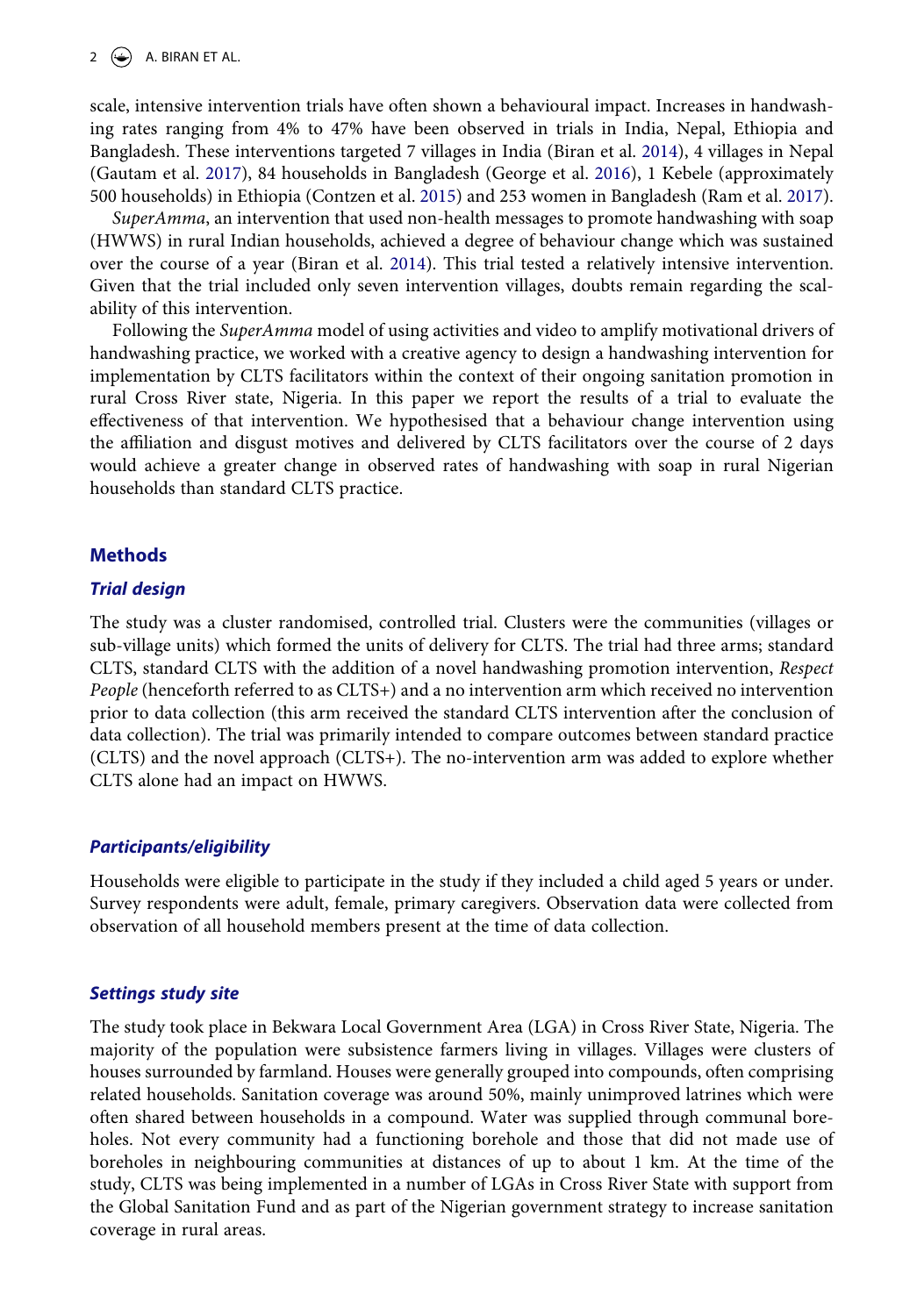#### *Interventions*

#### *Intervention design*

The intervention, called *Respect People*, was developed in collaboration with a UK-based creative agency (StepJump Marketing) and used the Behaviour Centred Design framework to inform the design process (Aunger and Curtis [2016](#page-15-12)). Qualitative research was carried out over a period of 2 weeks in villages adjacent to the study site. The research used observation, interviews and group discussions to explore reactions to a range of potential motivational drivers of HWWS as well as to understand daily, weekly and seasonal routines, aspirations, elements of mannerly behaviour and greetings.

The research found that these communities had strong existing social structures and hierarchies. People lived communally in compounds, readily noticing the behaviour of their neighbours and friends. Consequently, cultural traditions and demonstrations of mannerly behaviour were highly valued and socially rewarded. Handwashing with soap was uncommon and even hand rinsing was rarely practiced. The majority of people practiced open defecation and reported that handwashing with soap was inconvenient and easy to overlook in the absence of handwashing facilities or other visual cues. Although there was a perceived cultural norm of handwashing before eating, this was rarely observed to happen, since adults were busy and children were often impatient to eat. Hand rinsing (without soap) tended to take place after eating or after returning from agricultural work when hands were greasy or visibly dirty.

<span id="page-3-0"></span>Informed by the results of the formative research, the creative agency developed a communication concept based on the disgust and affiliation motives (affiliation is a motive for social behaviour and group membership) (Aunger and Curtis [2016\)](#page-15-12). The intervention intentionally avoided healthbased messages and aimed to heighten the disgust and affiliation motives through surprising activities and an aspirational story conveyed through a video. A second round of qualitative research was undertaken to assess reactions to initial executions of this concept, primarily by confirming comprehension, acceptability and plausibility.

The *Respect People* intervention comprised a video and activities for use at the levels of community and compound (neighbouring households). This package was implemented in two communities (not among those included in the study sample) by an experiential marketing agency and observed by a group of experienced CLTS facilitators who then gave feedback. Revisions were made based on feedback and recommendations from the facilitators. The revised package was tested by the CLTS facilitators in three communities over the course of a week with further, final adjustments made to the timing and language prior to implementation in the actual trial. A campaign guide was written to ensure consistency in the intervention delivery.

#### *Intervention theory of change*

The intervention sought to change behaviour by using communication to change perceptions of the desired behaviour without the provision of hardware to make the behaviour easier. The communication was intended to increase the value attached to the desired behaviour by increasing the strength of the association between the behaviour (handwashing with soap at key times) and affiliation (adherence to norms) and the avoidance of disgust.

The content of the intervention is summarised in [Table 1](#page-4-0).

#### *Intervention implementation*

#### *CLTS*

<span id="page-3-1"></span>All communities in the CLTS arm received standard CLTS which followed a format described in detail elsewhere (Kar and Chambers [2008\)](#page-15-13). In each community, a triggering session was facilitated by a team of six trained facilitators using standard CLTS tools to raise awareness of the problem of open defecation and discuss solutions. Subsequent visits to the community by facilitators were used to support planning, monitoring and progress towards increased latrine coverage and the end of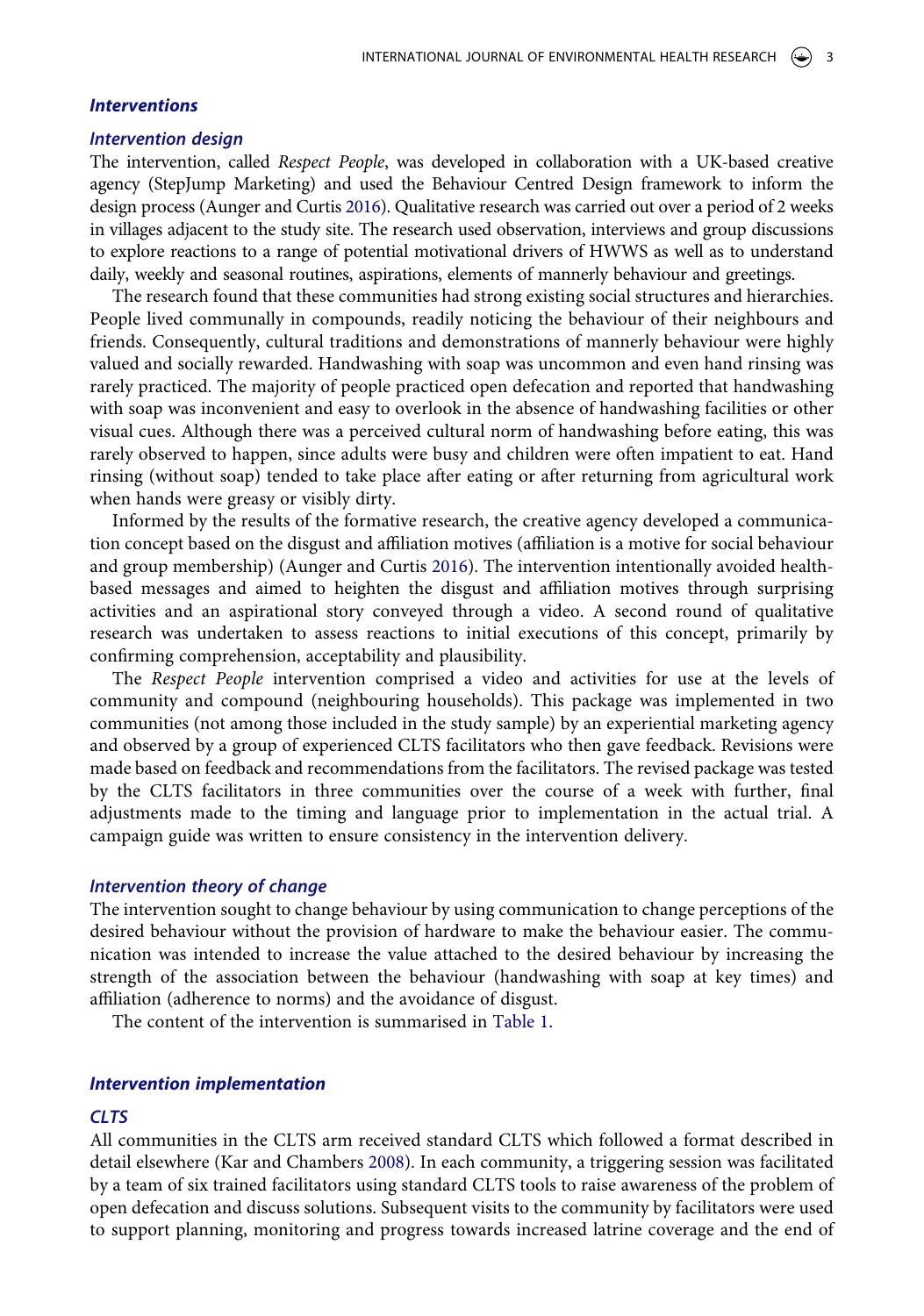$4 \quad \circledast$  A. BIRAN ET AL.

<span id="page-4-0"></span>

|  |  | Table 1. Respect People intervention components in the order of implementation. |  |  |
|--|--|---------------------------------------------------------------------------------|--|--|
|  |  |                                                                                 |  |  |

| Activity                                                | Description                                                                                                                                                                                                                                                                                                                                                | Purpose                                                                                                                                                                                                                                                     |
|---------------------------------------------------------|------------------------------------------------------------------------------------------------------------------------------------------------------------------------------------------------------------------------------------------------------------------------------------------------------------------------------------------------------------|-------------------------------------------------------------------------------------------------------------------------------------------------------------------------------------------------------------------------------------------------------------|
|                                                         | Community Meeting, (duration 1 hour), Day 1, morning.                                                                                                                                                                                                                                                                                                      |                                                                                                                                                                                                                                                             |
| Introductions and<br>'What is<br>respect'<br>discussion | Community members are asked to share their<br>perspectives about how to show respect through<br>a short interactive discussion                                                                                                                                                                                                                             | Establish that mutual respect is an important part of<br>community life and that greetings are a part of<br>respectful behaviour.                                                                                                                           |
| <b>Disqust</b><br>handshake                             | Audience shake hands with neighbour and then<br>imagine they have just come from defecation.                                                                                                                                                                                                                                                               | Elicit disgust and fear of social rejection. Establish<br>that it is disrespectful to shake hands if hands are<br>not clean.                                                                                                                                |
| The 4 events                                            | Members of the audience act out 4 key events for<br>HWWS. Audience guesses what they are acting.                                                                                                                                                                                                                                                           | Reminder of key times of HWWS (before eating,<br>after cleaning child before cooking and after<br>defecation).                                                                                                                                              |
| Voting and Mr<br>Clean/Mr Dirty                         | Group of volunteers 'vote' by placing a stone in 1 of Establish that washing hands with soap at key times<br>2 buckets to indicate whether everyone in the<br>community washes hands with soap at key times.<br>Audience lines up behind Mr Clean or Mr Dirty<br>posters to indicate who they want to be like.<br>Votes from buckets are counted publicly. | is an injunctive norm.<br>Establish that it is known that not everyone<br>adheres to this norm<br>Raise awareness that breaches of the injunctive<br>norm may be noticed by others.                                                                         |
| Film                                                    | A short, humorous film telling the story of a man<br>who fails to wash hands after defecation, faces<br>social exclusion as a result and finally is<br>redeemed and socially accepted after washing<br>hands with soap.                                                                                                                                    | Establish that poor handwashing practice may be<br>noticed and punished through social exclusion<br>while good handwashing practice may be<br>rewarded with social inclusion.                                                                               |
|                                                         | Compound Meetings (duration approx. 1 hour), day 1 afternoon and days 2 and 3                                                                                                                                                                                                                                                                              |                                                                                                                                                                                                                                                             |
| Introduction<br><b>Respect Code</b>                     | Short, interactive discussion<br>Interactive discussion through which compound<br>members develop a 3-point code of respect for<br>their compound, of which 1 point is HWWS on                                                                                                                                                                             | Explain the purpose of the meeting, remind<br>participants about the community meeting and/<br>or summarise for those who did not attend.<br>Establish HWWS as part of a repertoire of respectful,<br>mannerly behaviour that is valued in the<br>compound. |
| Pledging<br>Ceremony                                    | key events.<br>Write the code on a poster.<br>Adults and children separately take a public pledge Establish public commitment to HWWS.<br>to follow the respect code and to HWWS on key<br>events.<br>Adults also pledge to behave as role models for                                                                                                      |                                                                                                                                                                                                                                                             |
| Children's Report<br>Card                               | children.<br>Each child is given a report card on which to record Encourage and incentivise repeat practice.<br>their handwashing practice, with help from an<br>adult or older sibling, over the course of a week.                                                                                                                                        | Position handwashing as a behaviour that is<br>noticed and observed.                                                                                                                                                                                        |
| Hardware<br>Inspection                                  | Householders show facilitators their current<br>handwashing places and discuss things they<br>might do to make HWWS easier for all.                                                                                                                                                                                                                        | Encourage householders to take steps to make<br>HWWS easier and therefore more likely.                                                                                                                                                                      |
| Door Stickers                                           | A large sticker with the intervention logo and the<br>words 'We respect people' placed in a prominent<br>place on, or beside, the front door of each house.                                                                                                                                                                                                | Public display of support for the intervention and<br>generate the impression that supporting the<br>intervention, and therefore HWWS, is a social<br>norm.                                                                                                 |

open defecation. The total number of visits varied according to the perceived need for support as well as the accessibility of the community. 'CLTS communities' were not necessarily administrative units but were geographical clusters of roughly 70 households that formed the units for CLTS triggering and follow-up. Meetings with key stakeholders at the level of the ward (a formal administrative unit comprising several villages) took place prior to the triggering events with the aim of ensuring buy-in and support of local leaders.

The tool available to the CLTS facilitators to promote handwashing with soap was called *shit and shake*. This activity involved a facilitated discussion about what happens if hands contact with faeces during anal cleansing and are subsequently used for a handshake greeting. The purpose was to raise awareness on handwashing and increase the sense of disgust associated with not washing hands with soap (Maulit [2014\)](#page-15-3). However, this tool was not always used, since facilitators were free to use their judgement with respect to the CLTS tools used at each triggering session and follow-up visit.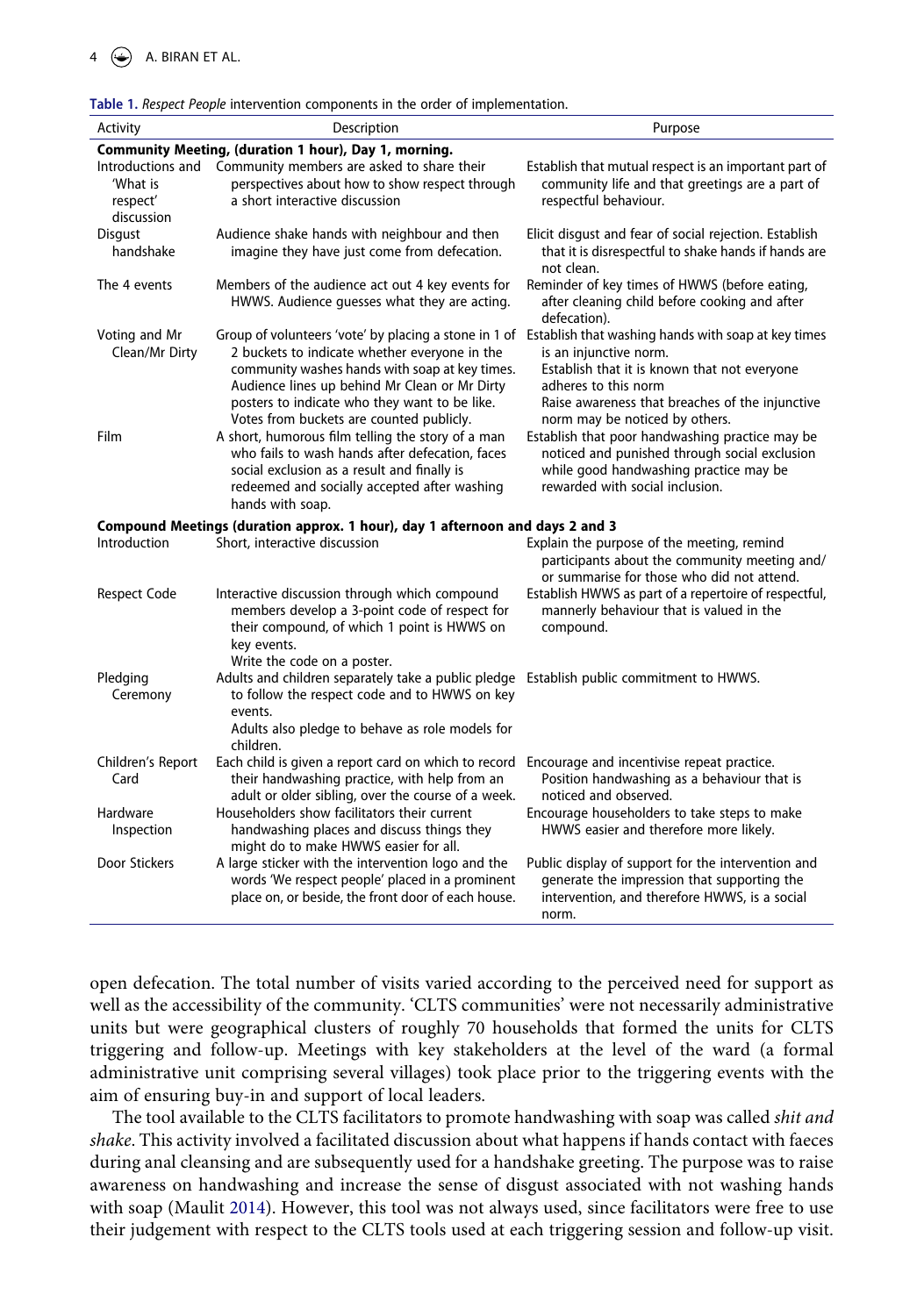# *CLTS+*

All communities in the CLTS+ arm received standard CLTS as described above. In addition, these communities received the *Respect People* intervention. *Respect People* was implemented in the CLTS+ communities approximately 1 month after CLTS triggering. This time-period was chosen to avoid overloading communities with messages and activities during their initial drive towards ending open defecation, while still being sufficiently close to the triggering event to benefit from familiarity with the facilitators and raised awareness about faecal contamination. The *Respect People* intervention was delivered by a team of eight facilitators. These facilitators had been members of the CLTS triggering teams in the CLTS and CLTS+ arms and had participated in the later stages of intervention design and testing (described above). They received an additional 3 days of training, specific to delivering the *Respect People* intervention. The *Respect People*  intervention was delivered over 2–3 consecutive days depending on the size of the community. On the morning of the first day, the implementation team facilitated the community meeting. A team was required to effectively manage the crowd, facilitate the activities and to operate the generator and video equipment. On the afternoon of the first day and over the course of the subsequent day or 2 days, implementers split into pairs to carry out smaller group activities, aiming to cover all compounds in the community.

# *Implementation and indicators of exposure*

One of the authors (BA) was present during implementation in every community. All community events were observed in full and compound events were monitored by moving between compounds during implementation. The following process monitoring data were recorded: approximate number of men, women and children present at the start of each community meeting, number of households reached during compound meetings, any substantial technical issues or deviation from the intended content during community or compound meetings. Community attendance rates were estimated on the basis of headcounts during implementation and community population figures from local government records.

Self-reported attendance at 'a community meeting about handwashing during which a film was shown' and at 'a household/compound visit (by a facilitator) during which handwashing was discussed and a pledging ceremony took place' were used as indicators of respondent exposure to the intervention.

# *Outcomes*

The primary outcome measure was the proportion of observed 'key events' accompanied by handwashing with soap. 'Key events' were defined as; before eating or serving a meal, after defecation or latrine-use and after cleaning a child's bottom post-defecation.

Seventeen secondary outcomes were defined across the four categories of; Observed handwashing practices, Knowledge of critical times for HWWS, Normative beliefs and Proxy indicators. These are listed below.

Observed handwashing practices:

- Observed proportion of potential faecal contact occasions (latrine use, return from assumed open defecation, cleaning a child's bottom post-defecation) followed by HWWS
- Observed HWWS before eating
- Observed HWWS at other times
- Observed Handwashing (HW) with or without soap at all key events
- HW with or without soap after faecal contact (post defecation and post cleaning a child)
- HW with or without soap before eating

Knowledge of critical times for HWWS: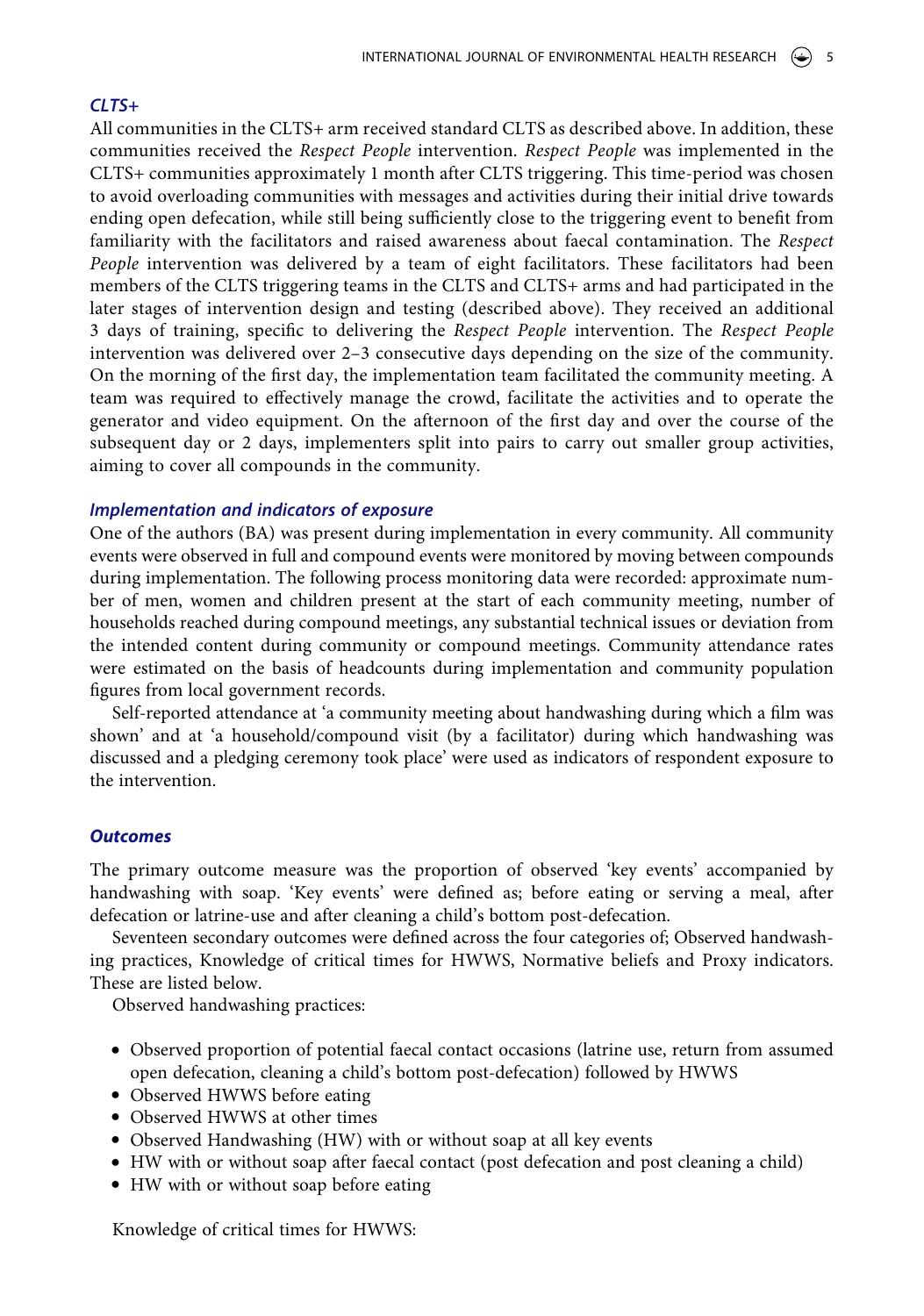# $6 \quad \Leftrightarrow$  A. BIRAN ET AL.

- Post-defecation stated as a time when HWWS should take place
- After cleaning a child's bottom stated as a time when HWWS should take place
- Before eating stated as a time when HWWS should take place
- Before serving or handling food stated as a time when HWWS should take place

#### Normative beliefs:

- Stated belief that most people in the community HWWS before eating
- Stated belief most people in the community HWWS after defecation
- Stated belief people in the community HWWS more often than in neighbouring communities

Proxy indicators:

- Observed presence of water close to latrine
- Observed presence of soap close to latrine
- Observed presence of tippy-tap (a handwashing device made by the household from a plastic bottle) close to latrine

# *Data collection*

The intervention was implemented in November and December 2015 and outcome data were collected in July 2016 to assess whether there had been a sustained change in handwashing behaviour. A 6-month gap was allowed between implementation and data outcome evaluation to give an indication of sustainability and to reduce the likelihood of the data collection being associated with the intervention in the minds of the participants (and the associated risk of reactivity or respondent bias). No baseline data were collected, again to minimise the opportunity for the participants or observers to deduce the purpose and nature of data collection.

#### *Sample size*

We calculated that with 88 key occasions per arm we would have an 80% power to detect a 15percentage-point difference in handwashing with soap prevalence after key occasions (from 5% to 20%) between the CLTS and the CLTS+ arm. Based on our pilot data, we expected six key occasions to be observed in each household during the 3-h observation session and anticipated a design effect of 6 due to within-household and within village clustering of handwashing (as observed in our previous study in Andhra Pradesh; Biran et al. [2014](#page-15-6)) hence we required 528 observations per study arm. Recruiting 15 households per village resulted in 90 observations per village, i.e. 6 villages per arm so as to observe more than 528 occasions per arm. We increased this to 10 villages per arm, to allow for uncertainties in the design effect.

#### *Recruitment*

Thirty CLTS communities were selected from Bekwara LGA on the basis of size (between 50 and 250 households) and proximity to each other (iteratively removing villages that were within 2 km of at least two other study villages). Ten of these were subsequently lost to the sampling frame after CLTS was implemented in them in error several months before the study was due to take place. Of the remaining 20 communities 7 were randomly allocated to receive CLTS+, 7 to receive CLTS and 6 to the no intervention arm.

[Figure 1](#page-7-0) shows a flow diagram of the study.

#### *Data collection*

Data on handwashing practices were collected by a team of trained enumerators using direct, structured observation. Enumerators were employed and managed by a professional market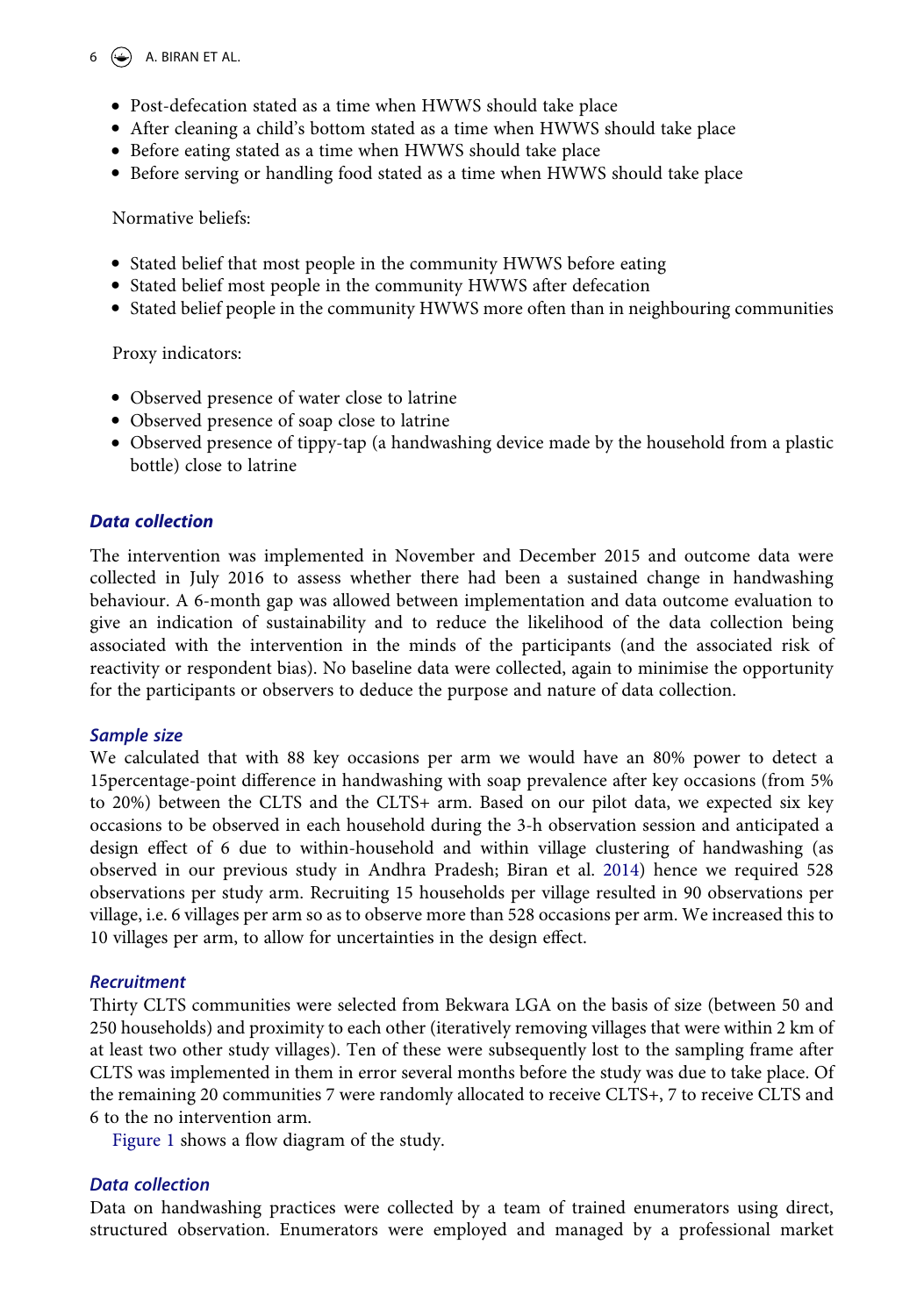<span id="page-7-0"></span>

**Figure 1.** Flow diagram of the study.

research agency and had no prior involvement with intervention development or implementation. The data collection agency provided one supervisor for every 5 enumerator/observers in the field. Additionally, one of the authors (KA), who was not associated with the implementing agency and who had not been present in the field previously during intervention development or implementation, acted as an independent quality assurance manager and was present in the field with the data collection team throughout data collection.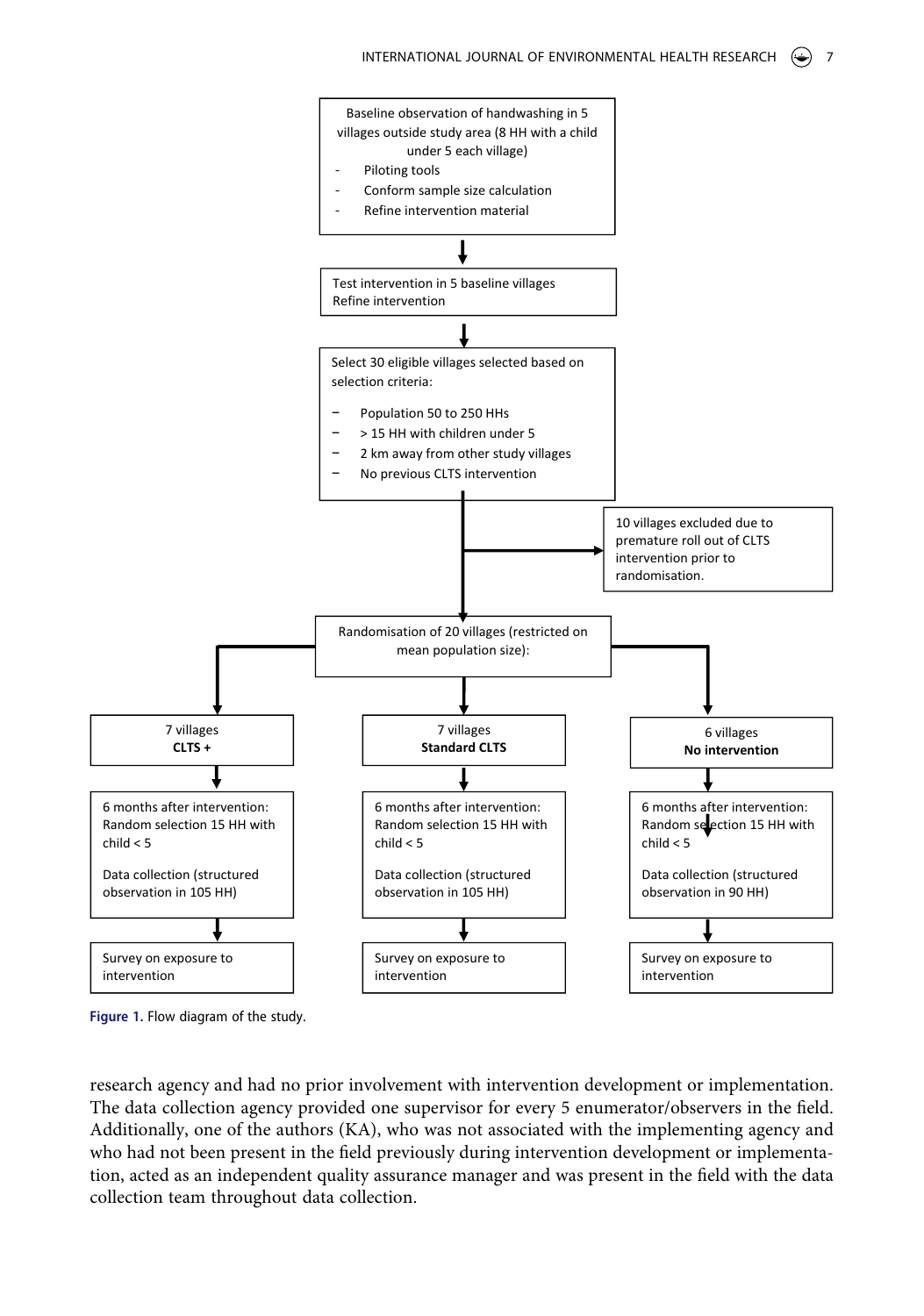#### $8 \quad \circledast$  A. BIRAN ET AL.

All observers and supervisors attended a week-long training involving both classroom and practical sessions. All observation record sheets and survey sheets were checked for completeness and consistency on the day of data collection.

One enumerator observed each household. Observation started at 5:30 am and continued for 3 hours or until the last household member left home to proceed with their daily activities, whichever was the sooner. Observation was carried out on the first or second day following recruitment. Data were not collected on Sundays. Data were collected from all participating households in a single community at the same time, to reduce the possibility of participants learning details of the study from their neighbours prior to data collection and changing their behaviour as a result.

Enumerators recorded every instance of any of four key events (before eating or serving a meal, after defecation or latrine-use and after cleaning a child's bottom post-defecation) and the associated handwashing practice (hands not washed, washed with water only, washed with soap and water, full bath). Enumerators also recorded every instance of handwashing or bathing that was not associated with a key occasion, noting whether soap was used.

Background social and demographic data were collected at the time of recruitment using a verbally administered questionnaire. Data on household sanitation and handwashing facilities were also collected at this time using spot-check observation. Data on exposure to the intervention and perceptions of normative handwashing practices were collected immediately after the end of the observation period using a verbally administered questionnaire. Respondents were the primary female caregivers in participating households.

#### *Blinding*

The intervention status of the study communities was not disclosed to the data collection team and enumerators were not told that data were being collected to evaluate an intervention. The precise nature of the data being collected was not disclosed to participants, only that this was a study of routine domestic practices and water use. The study itself was referred to as the Water-use study.

#### *Statistical analysis*

We used binomial regression analysis to calculate prevalence differences (binomial distribution, identity link). Clustering at village-level was accounted for by using Generalized Estimating Equations (GEE) and robust standard errors. The main pre-specified analysis was intention-to treat. Mean and standard deviation (SD) of outcomes were calculated based on cluster level means. Analyses were done in Stata 12.0.

Rates of handwashing were calculated as the % of events at which hands were washed (hadwashing with or without soap) and the % of events at which hands were washed with soap (HWWS).

#### *Ethics*

Ethical approval was obtained from the Ethics Committee of the London School of Hygiene and Tropical Medicine and from the Cross River State Health Research Ethics Committee.

# **Results**

#### *Sample characteristics*

In each community, data were collected from 15 randomly selected households. Household selection was a 2-stage process. In each community, 15 compounds were randomly selected from a list provided by the community leader. In each compound, all households having a child aged less than 5 years were identified by asking compound residents. One household was randomly selected from among these. A household was defined as a woman, her dependent children and any other adults who usually shared the same dwelling and ate from the same pot. Informed written consent was obtained from adult women at recruitment.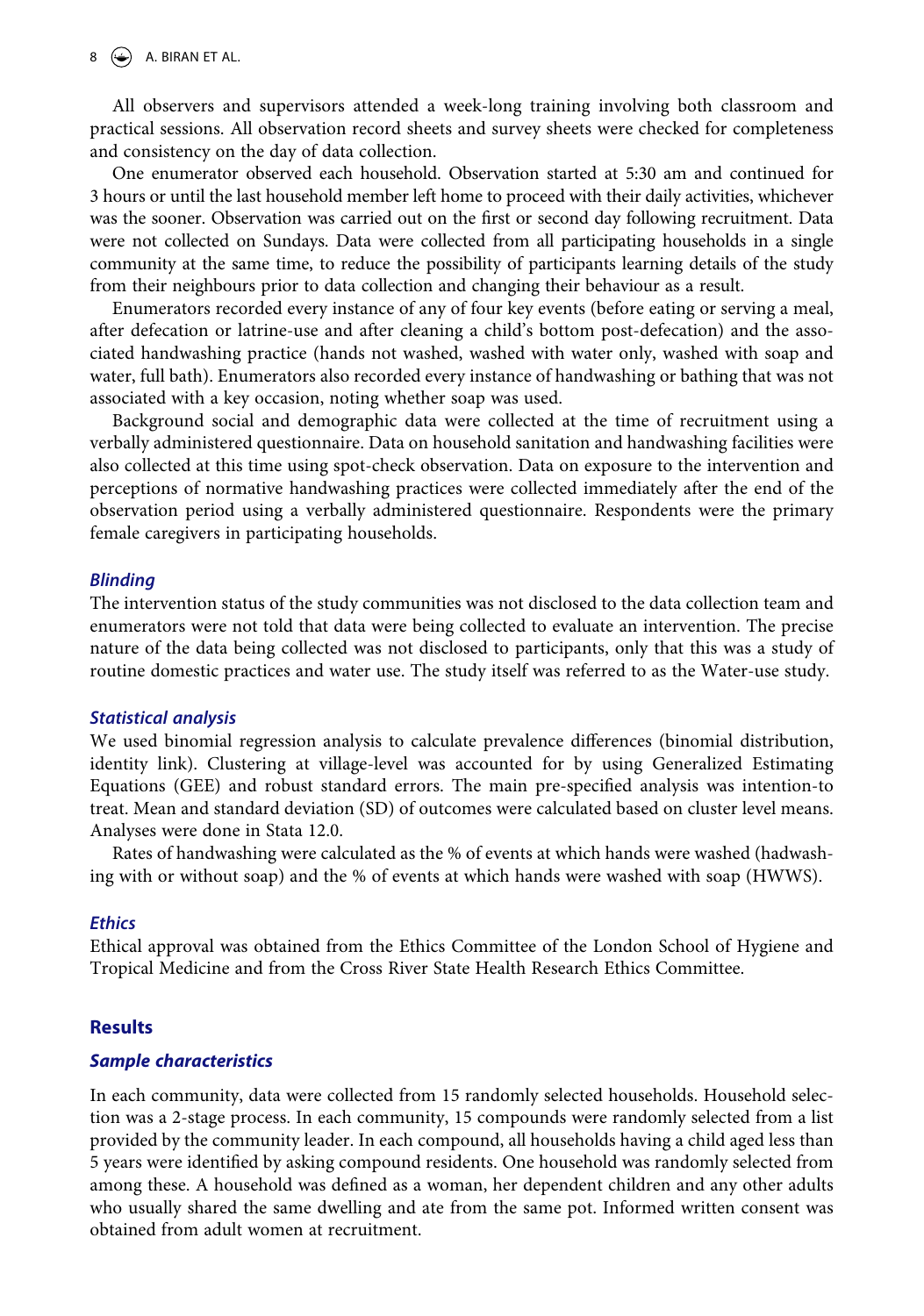|                                     | No intervention ( $n^a = 90$ ) | $CLTS (n = 105)$ | $CLTS+ (n = 105)$ |
|-------------------------------------|--------------------------------|------------------|-------------------|
| Household size (Standard Deviation) | 6.2(2.4)                       | 6.4(2.5)         | 6.0(2.3)          |
| Education care-giver, n (%)         |                                |                  |                   |
| Never attended school               | 7(7.8)                         | 11(10.5)         | 9(8.6)            |
| Some primary school                 | 14 (15.6)                      | 16 (15.2)        | 27 (25.7)         |
| Completed primary school            | 18 (20.0)                      | 25(23.8)         | 28 (26.7)         |
| Some secondary school               | 25 (27.8)                      | 27(25.7)         | 24 (22.9)         |
| Completed secondary school          | 22 (24.4)                      | 18 (17.1)        | 11(10.5)          |
| Higher education or training        | 4(4.4)                         | 8(7.6)           | 6(5.7)            |
| Education household head, %         |                                |                  |                   |
| Never attended school               | 6(6.7)                         | 9(8.6)           | 5(4.8)            |
| Some primary school                 | 5(5.6)                         | 6(5.7)           | 13 (12.4)         |
| Completed primary school            | 13 (14.4)                      | 13 (12.4)        | 18 (17.1)         |
| Some secondary school               | 19 (21.1)                      | 21(20.0)         | 16(15.2)          |
| Completed secondary school          | 25 (27.8)                      | 24 (22.9)        | 36 (34.3)         |
| Higher education or training        | 22 (24.4)                      | 32 (30.5)        | 17 (16.2)         |
| Main occupation farming, %          | 61(67.8)                       | 76 (72.4)        | 80 (76.2)         |
| Owns agricultural land, %           | 87 (96.7)                      | 99 (94.3)        | 104 (99.1)        |
| Owns livestock, %                   | 80 (88.9)                      | 91 (86.7)        | 89 (84.8)         |
| Owns a car, %                       | 7(7.8)                         | 12 (11.4)        | 6(5.7)            |
| Owns a motorcycle, %                | 58 (64.4)                      | 64 (61.0)        | 60 (57.1)         |

<span id="page-9-0"></span>**Table 2.** Respondent household characteristics (6 months post-intervention).

 $a_n$  = sample size, i.e. the number of households in each arm.

The social and demographic characteristics of the respondents' households at the time of data collection (approximately 6 months after intervention implementation) are shown in [Table 2.](#page-9-0) Wealth and education appeared somewhat lower in the CLTS+ arm. Education of the caregiver beyond primary school was less common in the CLTS+ arm, as was higher education of the household head. In this arm, car ownership was lower and farming as the main occupation more common than in the CLTS and the no intervention arms. No other major imbalances were observed.

The types of handwashing key events observed were broadly similar across arms (Data not shown). Defecation and eating were the most common events. Observations of cleaning a child's bottom or feeding a child were rare. A large percentage of observed handwashes (about 40%) were not clearly associated with any key event.

#### *Outcomes*

[Table 3](#page-10-0) shows the mean rates per community of HWWS and handwashing (HW) with or without soap, associated with the pre-specified, key events in the three study arms. The table shows the differences in handwashing rates when CLTS+ and the no intervention arms were compared with standard CLTS (the reference group).

#### *Primary Outcome*

The mean rate of handwashing with soap associated with key events (the primary outcome) was 5.1% in the CLTS+ arm compared with 2.9% in the CLTS arm, a difference of  $+2.4\%$  ( $p = 0.096$ ). The mean rate of HWWS in the no intervention arm was 4.8%, a difference of +1.8% when compared with standard CLTS ( $p = 0.2$ ).

#### *Secondary Outcomes*

Handwashing with soap after faecal contact was somewhat more common in the CLTS+ arm than in the standard CLTS arm  $(+6.3\%, p = 0.083)$ . The prevalence of handwashing with or without soap (i.e. handwashing of any sort) associated with key events was 43% in the CLTS+ arm compared with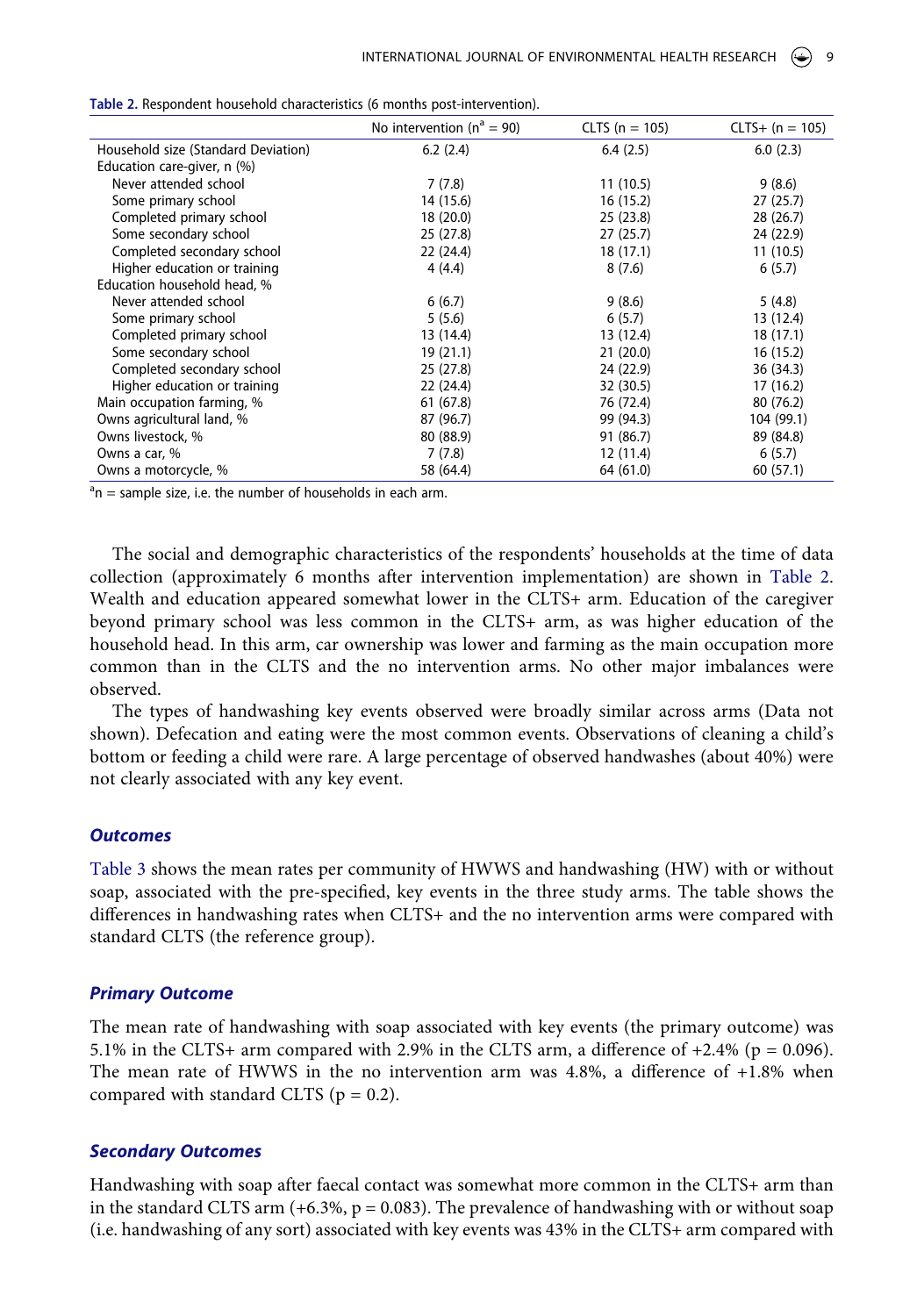<span id="page-10-0"></span>

|  |  |  |  |  | Table 3. Effect of the intervention on handwashing. |
|--|--|--|--|--|-----------------------------------------------------|
|--|--|--|--|--|-----------------------------------------------------|

|                                | $n^a$ | Mean <sup>b</sup> | SD <sup>b</sup> | difference‡ | 95% CI lower   | 95% CI upper             | P value                  |
|--------------------------------|-------|-------------------|-----------------|-------------|----------------|--------------------------|--------------------------|
| Handwashing with soap          |       |                   |                 |             |                |                          |                          |
| All key events                 |       |                   |                 |             |                |                          |                          |
| no intervention                | 820   | 4.8%              | 3.6%            | 1.8%        | $-0.9%$        | 4.5%                     | 0.2                      |
| <b>CLTS</b>                    | 701   | 2.9%              | 1.5%            | ref         | $\overline{a}$ | $\sim$                   | $\overline{a}$           |
| $CLTS+$                        | 799   | 5.1%              | 3.7%            | 2.4%        | $-0.4%$        | 5.1%                     | 0.096                    |
| After faecal contact           |       |                   |                 |             |                |                          |                          |
| no intervention                | 254   | 9.7%              | 7.5%            | 2.8%        | $-3.2%$        | 8.8%                     | 0.365                    |
| <b>CLTS</b>                    | 257   | 6.8%              | 3.4%            | ref         |                |                          |                          |
| $CLTS+$                        | 284   | 13.4%             | 9.8%            | 6.3%        | $-0.8%$        | 13.4%                    | 0.083                    |
| Before food contact            |       |                   |                 |             |                |                          |                          |
| no intervention                | 566   | 1.4%              | 1.7%            | 0.4%        | $-1.0%$        | 1.9%                     | 0.548                    |
| <b>CLTS</b>                    | 444   | 0.8%              | 1.2%            | ref         |                |                          |                          |
| $CLTS+$                        | 515   | 0.6%              | 1.1%            | $-0.1%$     | $-1.2%$        | 0.9%                     | 0.81                     |
| Handwashing $\pm$ soap         |       |                   |                 |             |                |                          |                          |
| All key events                 |       |                   |                 |             |                |                          |                          |
| no intervention                | 820   | 39.0%             | 6.8%            | 5.9%        | $-1.7%$        | 13.6%                    | 0.13                     |
| <b>CLTS</b>                    | 701   | 33.2%             | 8.2%            | Ref         |                |                          |                          |
| $CLTS+$                        | 799   | 43.0%             | 12.5%           | 10.0%       | $-0.5%$        | 20.4%                    | 0.062                    |
| After faecal contact           |       |                   |                 |             |                |                          |                          |
| no intervention                | 254   | 42.0%             | 9.4%            | 2.3%        | $-8.3%$        | 12.9%                    | 0.671                    |
| <b>CLTS</b>                    | 257   | 38.7%             | 11.4%           | Ref         |                |                          |                          |
| $CLTS+$                        | 284   | 43.2%             | 18.2%           | 3.5%        | $-11.4%$       | 18.5%                    | 0.644                    |
| Before food contact            |       |                   |                 |             |                |                          |                          |
| no intervention                | 566   | 36.4%             | 7.0%            | 7.1%        | 0.0%           | 14.1%                    | 0.05                     |
| <b>CLTS</b>                    | 444   | 30.4%             | 7.7%            | Ref         |                | $\overline{\phantom{a}}$ | $\overline{\phantom{a}}$ |
| $CLTS+$                        | 515   | 42.9%             | 13.4%           | 13.0%       | 2.4%           | 23.6%                    | 0.017                    |
| SOAP use during other handwash |       |                   |                 |             |                |                          |                          |
| no intervention                | 599   | 30.8%             | 17.8%           | $-10.8%$    | $-27.2%$       | 5.5%                     | 0.194                    |
| <b>CLTS</b>                    | 461   | 41.6%             | 13.1%           | Ref         |                |                          |                          |
| $CLTS+$                        | 544   | 34.9%             | 12.9%           | $-6.7%$     | $-19.7%$       | 6.3%                     | 0.312                    |

<sup>a</sup>number of events observed; <sup>b</sup>mean and standard deviation (SD) of cluster level means;<sup>c</sup>percentage difference estimated using binomial regression (identity link, binomial distribution) with GEE/robust standard errors to adjust for clustering by village

33.2% in the standard CLTS arm  $(+10.0\% , p = 0.062)$ . The prevalence of handwashing with or without soap before food contact was 42.9% and 30.4% in the CLTS+ and CLTS arms, respectively  $(+13.0\%, p = 0.017).$ 

[Table 4](#page-11-0) shows the outcomes relating to indicators of knowledge and normative beliefs. Compared to standard CLTS, respondents in the CLTS+ arm were more likely to report 'after defection'  $(+8.6\%, p = 0.053)$  as a time when hands should be washed with soap, and 'after defection' was more likely to be the first among the key times reported  $(+13.3\%, p = 0.017)$ . There were no differences in the extent to which HWWS post-defecation or prior to eating were perceived as normative practices within the respondents' communities.

Both the standard CLTS and the CLTS+ interventions markedly increased latrine ownership and the presence of water for handwashing near the latrine compared to the no intervention arm. More households in the CLTS+ arm had tippy-taps (handwashing devices made by households from old plastic bottles) near the latrine than in the other two arms (23.4% in the CLTS+ arm compared to 8.6% in the CLTS arm, a difference of +15.1%,  $p = 0.061$ ). The effect of the intervention on hygiene and sanitation hardware is shown in [Table 5.](#page-12-0)

#### *Exposure to the CLTS+ intervention*

[Table 5](#page-12-0) also shows indicators of exposure to the intervention. The majority of respondents (67%) reported having attended a community meeting about sanitation at which a film was shown and 81% reported being present when a compound/household visit took place during which sanitation was discussed and a pledging ceremony was held. The campaign sticker was present in over 70% of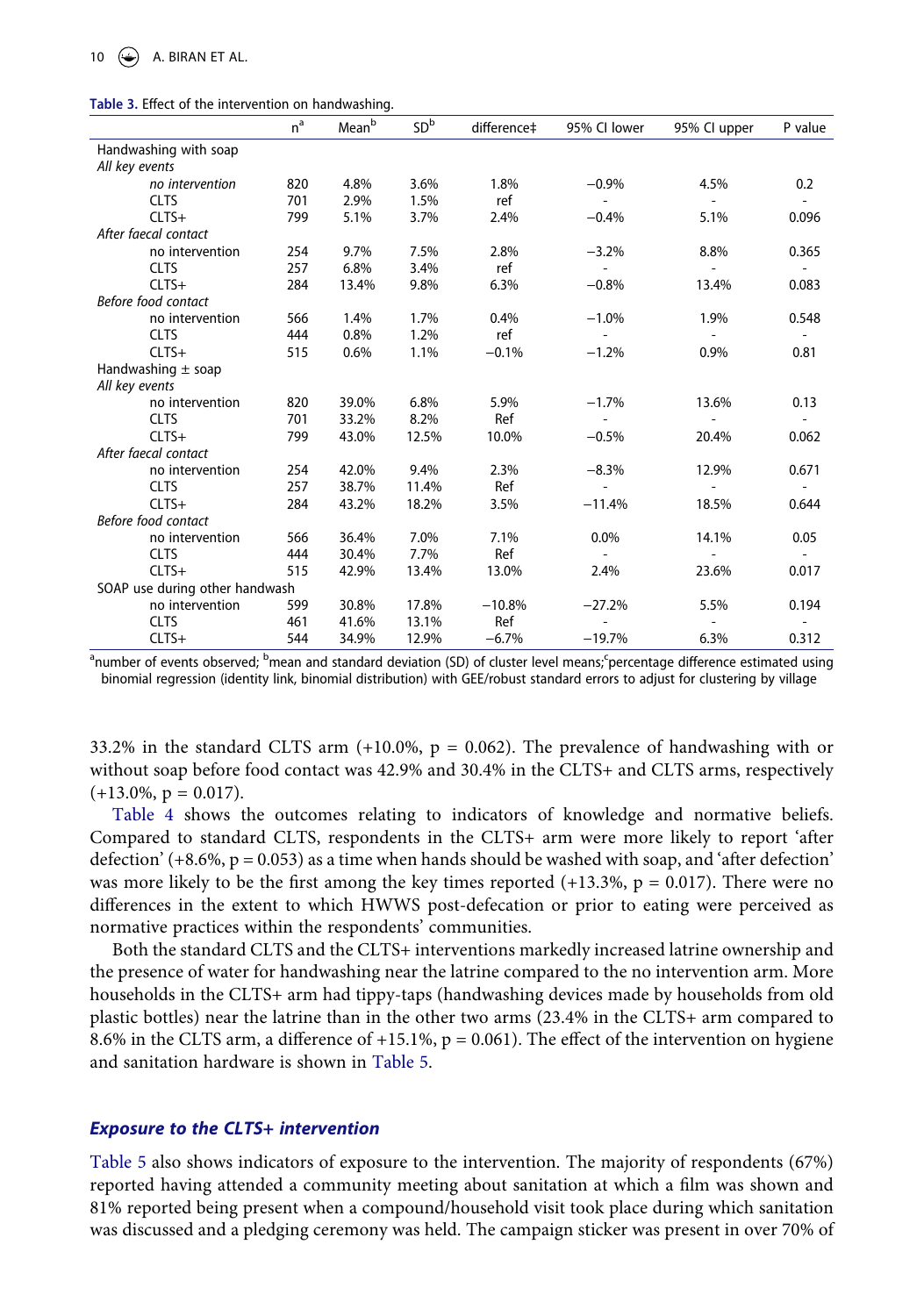<span id="page-11-0"></span>**Table 4.** Effect of the intervention on knowledge and normative beliefs about handwashing.

|                                                      | Mean <sup>a</sup> | SD <sup>a</sup> | difference <sup>b</sup> |                          | 95% CI lower 95% CI upper P value |                          |
|------------------------------------------------------|-------------------|-----------------|-------------------------|--------------------------|-----------------------------------|--------------------------|
| <b>HWWS knowledge and beliefs</b>                    |                   |                 |                         |                          |                                   |                          |
| mentions HWWS before cooking                         |                   |                 |                         |                          |                                   |                          |
| no intervention ( $n = 90$ )                         | 16.7%             | 9.2%            | $-9.0\%$                | $-19.5%$                 | 1.4%                              | 0.09                     |
| $CLTS (n = 105)$                                     | 25.7%             | 11.2%           | ref                     | $\overline{a}$           | ÷                                 | $\overline{\phantom{a}}$ |
| $CLTS+ (n = 105)$                                    | 33.3%             | 9.4%            | 7.6%                    | $-2.7%$                  | 17.9%                             | 0.147                    |
| mentions HWWS before eating                          |                   |                 |                         |                          |                                   |                          |
| no intervention ( $n = 90$ )                         | 56.7%             | 9.2%            | 6.2%                    | $-4.4%$                  | 16.8%                             | 0.252                    |
| $CLTS (n = 105)$                                     | 50.5%             | 11.5%           | ref                     | $\overline{\phantom{a}}$ | $\overline{\phantom{a}}$          | $\overline{\phantom{a}}$ |
| $CLTS+ (n = 105)$                                    | 55.2%             | 11.4%           | 4.8%                    | $-6.6%$                  | 16.1%                             | 0.411                    |
| mentions HWWS after defecation                       |                   |                 |                         |                          |                                   |                          |
| no intervention ( $n = 90$ )                         | 72.2%             | 14.2%           | $-4.9%$                 | $-18.3%$                 | 8.5%                              | 0.471                    |
| $CLTS (n = 105)$                                     | 77.1%             | 11.5%           | ref                     | $\overline{a}$           | $\overline{a}$                    | $\overline{a}$           |
| $CLTS+ (n = 105)$                                    | 85.7%             | 4.6%            | 8.6%                    | $-0.1%$                  | 17.3%                             | 0.053                    |
| mentions HWWS after cleaning child                   |                   |                 |                         |                          |                                   |                          |
| no intervention ( $n = 90$ )                         | 6.7%              | 4.2%            | $-1.9%$                 | $-6.7%$                  | 2.8%                              | 0.432                    |
| $CLTS (n = 105)$                                     | 8.6%              | 5.0%            | ref                     | ٠                        | $\sim$                            |                          |
| $CLTS+ (n = 105)$                                    | 9.5%              | 6.5%            | 1.0%                    | $-4.8%$                  | 6.7%                              | 0.747                    |
| HWWS after defecation first mention                  |                   |                 |                         |                          |                                   |                          |
| no intervention ( $n = 90$ )                         | 45.6%             | 7.8%            | $-2.1%$                 | $-11.1%$                 | 7.0%                              | 0.654                    |
| $CLTS (n = 105)$                                     | 47.6%             | 9.8%            | ref                     | $\overline{a}$           | ٠                                 | $\overline{\phantom{a}}$ |
| $CLTS+ (n = 105)$                                    | 61.0%             | 11.8%           | 13.3%                   | 2.5%                     | 24.1%                             | 0.015                    |
| believes that people commonly use soap after         |                   |                 |                         |                          |                                   |                          |
| defecation in this village                           |                   |                 |                         |                          |                                   |                          |
| no intervention ( $n = 90$ )                         | 51.1%             | 13.8%           | 4.4%                    | $-9.8%$                  | 18.7%                             | 0.54                     |
| $CLTS (n = 105)$                                     | 46.7%             | 13.9%           | ref                     |                          |                                   |                          |
| $CLTS+ (n = 105)$                                    | 51.4%             | 9.2%            | 4.8%                    | $-7.0%$                  | 16.5%                             | 0.426                    |
| believes that people commonly use soap before eating |                   |                 |                         |                          |                                   |                          |
| in this village                                      |                   |                 |                         |                          |                                   |                          |
| no intervention ( $n = 90$ )                         | 40.0%             | 0.0%            | $-5.7%$                 | $-14.9%$                 | 3.4%                              | 0.221                    |
| $CLTS (n = 105)$                                     | 45.7%             | 13.0%           | ref                     |                          |                                   |                          |
| $CLTS+ (n = 105)$                                    | 50.5%             | 8.5%            | 4.8%                    | $-6.2%$                  | 15.7%                             | 0.393                    |
| believes that HWWS more in this village than others  |                   |                 |                         |                          |                                   |                          |
| no intervention ( $n = 90$ )                         | 76.7%             | 14.5%           | $-6.2%$                 | $-19.7%$                 | 7.3%                              | 0.369                    |
| $CLTS (n = 105)$                                     | 82.9%             | 11.5%           | ref                     |                          |                                   |                          |
| $CLTS+ (n = 105)$                                    | 81.0% 11.8%       |                 | $-1.9%$                 | $-13.5%$                 | 9.7%                              | 0.747                    |

<sup>a</sup>mean and standard deviation (SD) of cluster-level means; <sup>b</sup>percentage difference estimated using binomial regression (identity link, binomial distribution) with GEE/robust standard errors to adjust for clustering by village

households of respondents in CLTS+ villages (6 months after the intervention), and was rarely found in the other arms, suggesting little evidence for contamination across arms.

The CLTS+ community meetings were estimated to reach 27% of the population of the communities in which they were implemented. The compound events reached 98% of compounds and an estimated 67% of the population. The audience reached comprised 50% children, 30% women and 20% men.

## **Discussion**

The handwashing intervention as received in the CLTS+ arm had only a small effect on the primary study outcome (the rate of handwashing with soap associated with key events). The results suggest a pattern of change in the desired direction across a number of secondary outcome variables including an increase in knowledge and top-of-mind indicators relating to the use of soap after defecation, as well as the actual use of soap at this time, and an increase in handwashing prior to food handling, but without the use of soap. These increases were measured at 6 months postintervention. However, most differences were below the size which the study was powered to detect and the results should be interpreted cautiously, particularly in view of the number of secondary variables investigated. Although indicative of some possible effects of the intervention, the changes were too small to be of public-health benefit.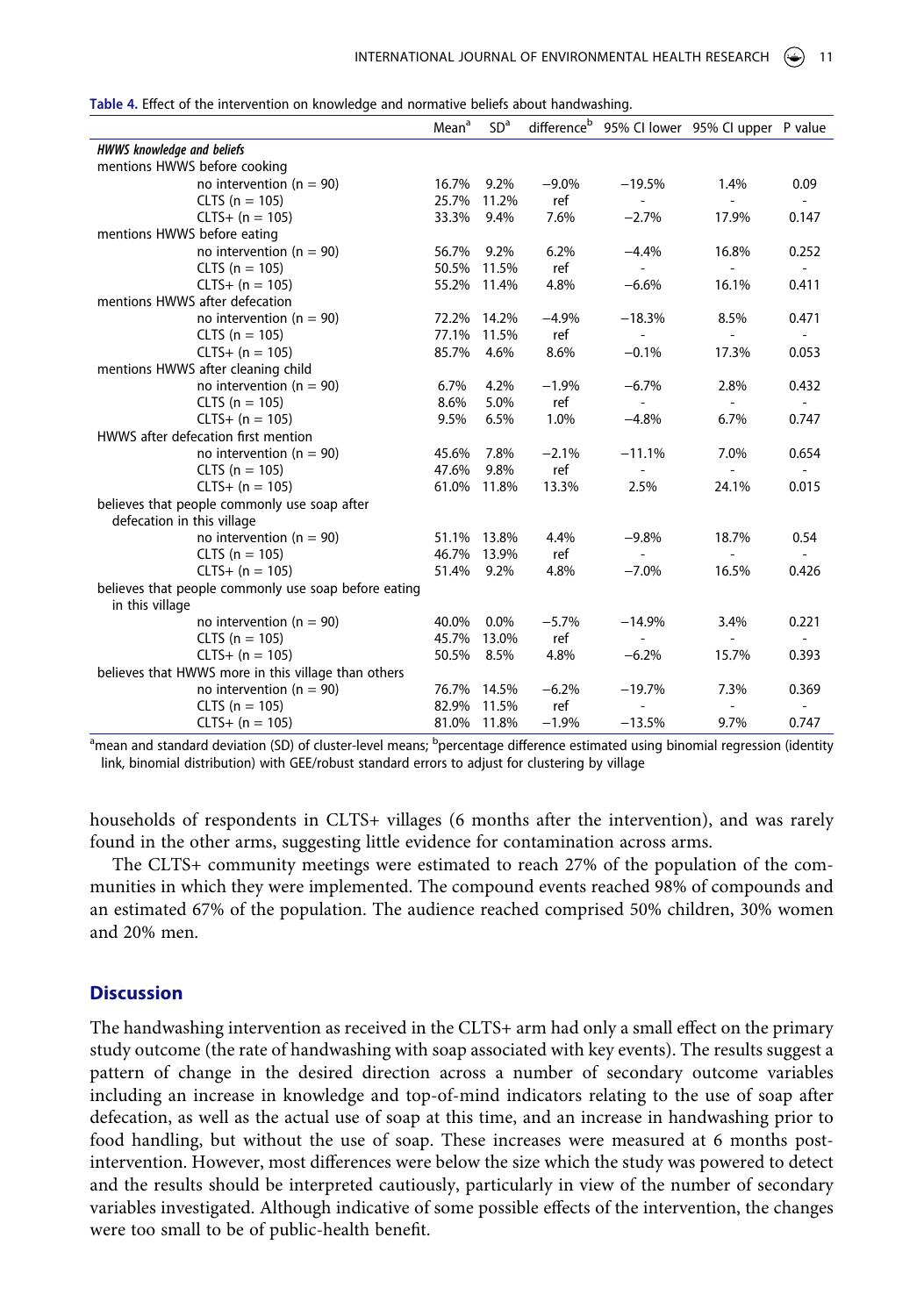<span id="page-12-0"></span>

| <b>Mater and Samtagon naraware and manters or exposure to the intervention.</b> | Mean <sup>a</sup> | SD <sup>b</sup> | difference <sup>c</sup> | 95% CI lower             | 95% Cl upper                | P value                  |  |  |  |  |
|---------------------------------------------------------------------------------|-------------------|-----------------|-------------------------|--------------------------|-----------------------------|--------------------------|--|--|--|--|
| Sanitation and handwashing hardware                                             |                   |                 |                         |                          |                             |                          |  |  |  |  |
| House has latrine                                                               |                   |                 |                         |                          |                             |                          |  |  |  |  |
| no intervention ( $n = 90$ )                                                    | 46.7%             | 13.3%           | $-25.7%$                | $-39.5%$                 | $-11.9%$                    | < 0.001                  |  |  |  |  |
| $CLTS (n = 105)$                                                                | 72.4%             | 13.6%           | ref                     |                          |                             |                          |  |  |  |  |
| $CLTS+ (n = 105)$                                                               | 73.3%             | 10.2%           | 1.0%                    | $-11.0%$                 | 12.9%                       | 0.876                    |  |  |  |  |
| Soap present at latrine§                                                        |                   |                 |                         |                          |                             |                          |  |  |  |  |
| no intervention ( $n = 42$ )                                                    | 6.7%              | 7.6%            | $-4.3%$                 | $-18.8%$                 | 10.2%                       | 0.564                    |  |  |  |  |
| CLTS ( $n = 76$ )                                                               | 10.7%             | 18.5%           | ref                     |                          | ٠                           |                          |  |  |  |  |
| $CLTS+ (n = 77)$                                                                | 9.9%              | 10.8%           | $-1.2%$                 | $-16.5%$                 | 14.2%                       | 0.882                    |  |  |  |  |
| Water present at latrine§                                                       |                   |                 |                         |                          |                             |                          |  |  |  |  |
| no intervention ( $n = 42$ )                                                    | 4.9%              | 7.6%            | $-21.2%$                | $-39.2%$                 | $-3.2%$                     | 0.021                    |  |  |  |  |
| CLTS ( $n = 76$ )                                                               | 25.9%             | 23.3%           | ref                     | $\overline{a}$           | $\sim$                      | $\sim$                   |  |  |  |  |
| $CLTS+ (n = 77)$                                                                | 15.7%             | 16.8%           | $-9.9%$                 | $-30.7%$                 | 10.9%                       | 0.351                    |  |  |  |  |
| Tippy-tap near latrine§                                                         |                   |                 |                         |                          |                             |                          |  |  |  |  |
| no intervention ( $n = 42$ )                                                    | 6.0%              | 10.3%           | $-4.0%$                 | $-14.6%$                 | 6.7%                        | 0.465                    |  |  |  |  |
| CLTS ( $n = 76$ )                                                               | 8.6%              | 11.8%           | ref                     | $\overline{\phantom{a}}$ | $\mathcal{L}_{\mathcal{A}}$ | $\sim$                   |  |  |  |  |
| $CLTS+ (n = 77)$                                                                | 23.4%             | 18.3%           | 15.1%                   | $-0.7%$                  | 31.0%                       | 0.061                    |  |  |  |  |
| Markers of exposure to the intervention                                         |                   |                 |                         |                          |                             |                          |  |  |  |  |
| heard of village event                                                          |                   |                 |                         |                          |                             |                          |  |  |  |  |
| no intervention ( $n = 90$ )                                                    | 75.6%             | 8.1%            | 10.8%                   | 2.8%                     | 18.8%                       | 0.008                    |  |  |  |  |
| $CLTS (n = 105)$                                                                | 64.8%             | 7.4%            | ref                     | $\overline{\phantom{0}}$ | $\overline{\phantom{a}}$    |                          |  |  |  |  |
| $CLTS+ (n = 105)$                                                               | 88.6%             | 5.0%            | 23.8%                   | 17.5%                    | 30.1%                       | < 0.001                  |  |  |  |  |
| present at village event                                                        |                   |                 |                         |                          |                             |                          |  |  |  |  |
| no intervention ( $n = 90$ )                                                    | 28.0%             | 7.5%            | 1.4%                    | $-8.8%$                  | 11.7%                       | 0.782                    |  |  |  |  |
| $CLTS (n = 105)$                                                                | 26.7%             | 12.2%           | ref                     |                          |                             |                          |  |  |  |  |
| $CLTS+ (n = 105)$                                                               | 66.7%             | 12.2%           | 40.0%                   | 27.9%                    | 52.1%                       | < 0.001                  |  |  |  |  |
| heard of household visit                                                        |                   |                 |                         |                          |                             |                          |  |  |  |  |
| no intervention ( $n = 90$ )                                                    | 52.2%             | 13.6%           | $-9.7%$                 | $-21.5%$                 | 2.1%                        | 0.107                    |  |  |  |  |
| $CLTS (n = 105)$                                                                | 61.9%             | 8.4%            | ref                     |                          | $\overline{\phantom{a}}$    |                          |  |  |  |  |
| $CLTS+ (n = 105)$                                                               | 96.2%             | 3.6%            | 34.3%                   | 27.9%                    | 40.7%                       | < 0.001                  |  |  |  |  |
| present at household visit                                                      |                   |                 |                         |                          |                             |                          |  |  |  |  |
| no intervention                                                                 | 20.2%             | 14.5%           | $-8.4%$                 | $-22.7%$                 | 6.0%                        | 0.254                    |  |  |  |  |
| <b>CLTS</b>                                                                     | 28.6%             | 13.2%           | ref                     | $\overline{\phantom{a}}$ | $\overline{a}$              | $\overline{\phantom{a}}$ |  |  |  |  |
| $CLTS+$                                                                         | 81.0%             | 10.5%           | 52.4%                   | 40.5%                    | 64.2%                       | < 0.001                  |  |  |  |  |
| house has campaign sticker                                                      |                   |                 |                         |                          |                             |                          |  |  |  |  |
| no intervention ( $n = 90$ )                                                    | $0.0\%$           | 0.0%            | $-4.8%$                 | $-11.8%$                 | 2.3%                        | 0.184                    |  |  |  |  |
| $CLTS (n = 105)$                                                                | 4.8%              | 10.0%           | ref                     |                          |                             |                          |  |  |  |  |
| $CLTS+ (n = 105)$                                                               | 71.4%             | 15.3%           | 66.7%                   | 53.8%                    | 79.5%                       | < 0.001                  |  |  |  |  |

<sup>a</sup>mean and standard deviation (SD) of cluster-level means;<sup>b</sup>percentage difference estimated using binomial regression (identity link, binomial distribution) with GEE/robust standard errors to adjust for clustering by village; § responses restricted to households with latrine

The increase in observed handwashing before food contact was the largest shift in behaviour associated with the CLTS+ intervention. Why this was the case is not clear. It may be that messages associated with affiliation were more effective in relation to a social activity, such as eating, where more people may have been present and potentially aware of individual handwashing practices, than in relation to the more private, individual practices around defecation. No soap-use accompanied the increase in handwashing. Formative research revealed concerns that the use of soap prior to food handling may taint the flavour of the food. This may make it additionally challenging to increase soap use at these key times. It has been suggested that handwashing without soap prior to food contact may nevertheless confer some health benefits (Luby et al. [2011](#page-15-14)).

<span id="page-12-1"></span>Latrine ownership was not an outcome in this study. The rates of ownership in the CLTS and CLTS+ arms presumably reflect the success of CLTS in increasing sanitation coverage. Construction of tippy-taps was also promoted through CLTS and was probably reinforced through the 'hardware inspection' element of the compound visits. However, actual numbers of tippy-taps were too low to allow any meaningful exploration of their association with the presence of soap and water at the latrines.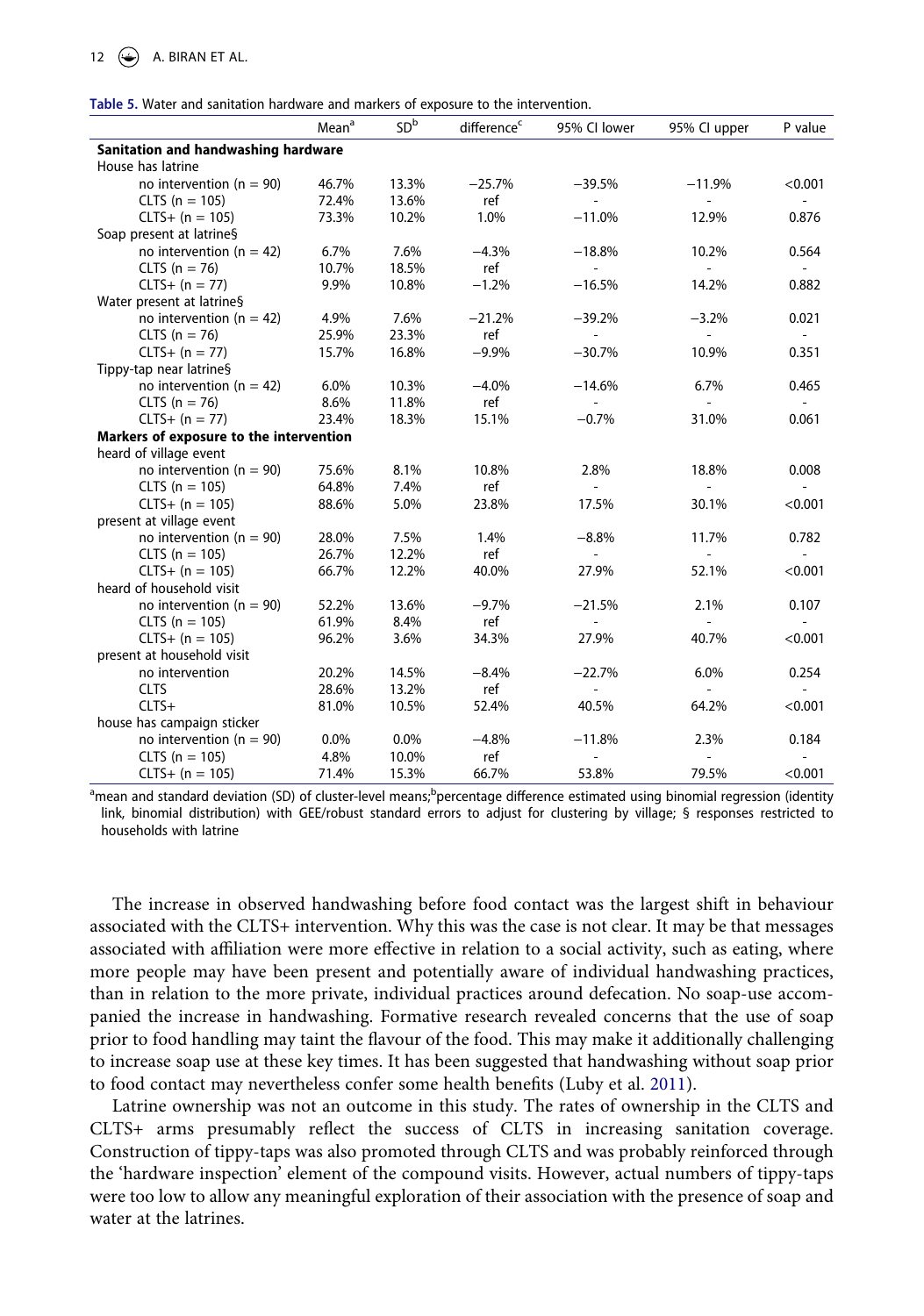The *Respect People* intervention was implemented as intended (observations made during implementation revealed no major problems or deviation from implementation protocol) and achieved good reach among the target audience, yet failed to bring about significant changes in handwashing practice. The results were poorer than expected given the apparent success of *SuperAmma* (which shared the same theoretical underpinning and a broadly similar implementation format). Below we explore potential reasons for this.

It is possible that, despite following a similar design process to that used for *SuperAmma*, we failed to identify the most appropriate motivational drivers and/or the framing and delivery of messages based on these drivers was less resonant with the target audience. We lack tools with which to make a reliable assessment of the relative effectiveness of different potential content in producing behaviour change. RCTs are unsuitable tools for distinguishing between the many, many different options for framing and delivering behaviour change content.

<span id="page-13-1"></span>*SuperAmma* was a more intensive intervention than Respect People, with a longer community event with multiple elements, separate, school-based activities, door-to-door reminder visits and the active seeking out of women who had not attended community events to expose them to elements of the intervention. The intensity of SuperAmma presented a problem because of the resources which would be needed for implementation at a national, or even regional scale. For this reason, *Respect People* was intentionally less intensive (although at 16–24 person-days of implementation time per community the human resources required for delivery of Respect People were not insignificant). Results from Zambia (Greenland et al. [2016\)](#page-15-15) have suggested that a low received dose was a factor contributing to a lack of behaviour change following a handwashing intervention. Similarly, a review of interventions to reduce diarrhoeal disease (Pickering et al. [2019](#page-15-16)) concluded that the intensity of the intervention, as indicated by the frequency of contact between implementers and target groups, was a key difference between those interventions that reported a reduction in disease rates and those that did not. It is likely that our short-duration intervention with two potential contacts lacked the intensity needed to change behaviour.

<span id="page-13-3"></span>The Nigerian and Indian contexts differed in ways that may have impacted the effectiveness of the intervention. The Indian communities appeared to have a higher level of material wealth (indicated, for example, by better quality housing and greater prevalence of television) and greater availability of convenient water. Water at the Indian study site was provided through multiple standpipes that were close to houses (Biran et al. [2014\)](#page-15-6). By contrast, in the CLTS+ arm of the current study, only one community had a functioning borehole. The other communities relied on neighbouring boreholes which lay within a 1 km radius. Thus, soap and water were less available and less affordable in this Nigerian setting than in the Indian context. It is possible that in the Indian context of relatively good soap and water availability, the additional push of a communication intervention was sufficient to encourage 30% of the population, who were presumably the most motivated, early adopters, to take up the practice, while in Nigeria the practical barriers remained too high and/or would require a stronger or more intensive intervention to achieve the same result.

<span id="page-13-0"></span>Observational studies have reported a positive association between hardware and handwashing practice (Biran et al. [2005,](#page-15-17) [2009;](#page-15-18) Schmidt et al. [2009;](#page-16-1) Friedrich et al. [2017\)](#page-15-19). A review by White et al. (2020) postulates that providing access to water and soap through a convenient and desirable handwashing facility may be the most effective means to influence behaviour (White et al. [2020](#page-16-2)). However, results of a small before-and-after study of water supply and sanitation intervention in Peru (Oswald et al. [2014\)](#page-15-20) found that provision of household water and sanitation connections was associated with only a small improvement in handwashing practice. We cannot say whether the provision of handwashing hardware alone would have been sufficient to increase rates of handwashing in our study population in the absence of behaviour change communication. We concur with the conclusions of previous authors (Oswald et al. [2014](#page-15-20); White et al. [2020\)](#page-16-2) that a combination of hardware and software is likely to be necessary.

<span id="page-13-2"></span>Another possibility is that some of the apparent effect of *SuperAmma* was the result of bias (reactivity, observer bias or both). In the Nigeria study, additional steps were taken to reduce the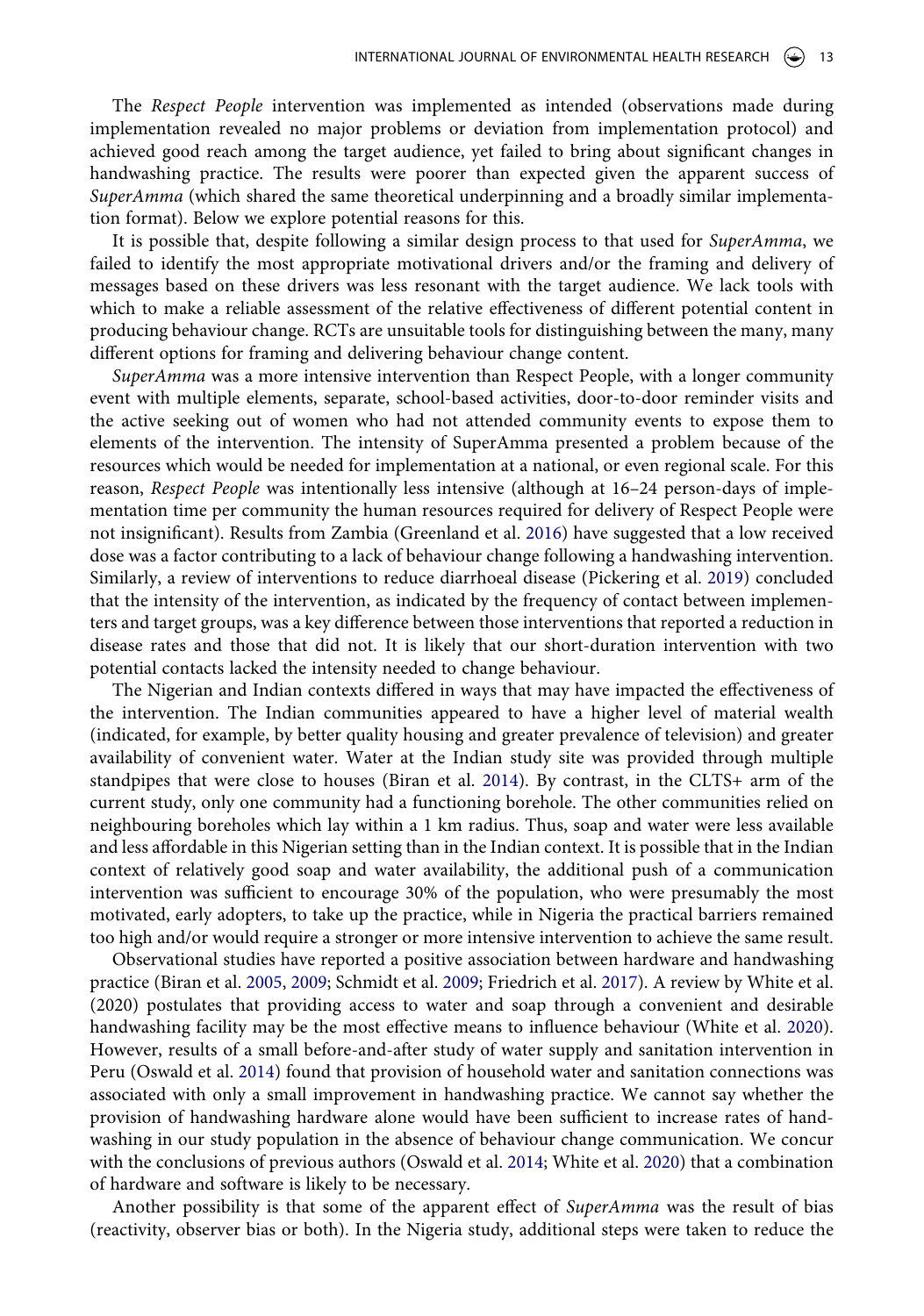likelihood of bias. These included; a single round of data collection, which allowed less opportunity for enumerators and subjects to discern the nature of the study, data collection at the same time on the same day for all subject households in a community, which allowed no opportunity for households to learn about the data collection process prior to being observed, the use of a questionnaire with dummy variables administered to subjects prior to observation to further disguise the nature of the study from subjects and enumerators and the use of an independent, market research agency from a different part of Nigeria to collect data, reducing the likelihood of subjects making a link between data collection activities and the intervention implementation. It is possible that these additional steps resulted in a more accurate (lower) estimate of effectiveness. A similarly designed trial in India (testing a different intervention) also showed no major effect on handwashing (Lewis et al. [2018\)](#page-15-5).

Despite the study being adequately powered to detect a 15% difference in handwashing prevalence, the confidence intervals were wide, and effect estimates not always in line with what was expected. In particular, the arm receiving no intervention tended to show higher handwashing prevalence than the CLTS-only arm. It is possible that imbalance in the study arms reduced the apparent effect of the intervention. With hindsight, it may have been better to restrict the study to a two-arm trial to achieve more precision in the comparison between CLTS and CLTS+.

The results suggest that it may be unrealistic to expect substantial and sustained changes in deeply rooted practices such as handwashing to arise from short, one-off, behaviour change communication interventions, even if an appeal to strong motives is used in place of rational, health education. Achieving the full public health potential of handwashing with soap may require a sustained communication effort using a variety of communication channels and with a message content that evolves over time as well as better infrastructure. An intervention such as *Respect People*, which is designed for delivery through an existing delivery structure could play a useful role as one element of such an effort.

# **Conclusion**

The CLTS+ intervention, *Respect People*, did not result in substantial changes in handwashing practice. The intervention performed slightly better than CLTS, particularly with regards to handwashing before food handling and to top-of-mind recall of post-defecation as a key time for handwashing with soap. However, the effects would likely be insufficient to bring public health benefits.

#### **Acknowledgments**

The intervention and intervention materials were developed in collaboration with StepJump Marketing, London. The film used in the intervention (*The Parable*) was produced and directed by Femi Odugbemi of DVWorx Studios (now Zuri24 Media), Lagos. Formative research to inform the intervention was carried out in collaboration with Nic Long of African Grey, London. Data collection during formative research and outcome evaluation was carried out by Marketing Support Services Ltd (MSSL), Lagos, led by Anthony Adedoyin and Titilayo Oluyemi. Initial facilitator training and pilot testing of the intervention were carried out in collaboration with Chris Parkes Marketing Solutions (CPMS), Lagos.

#### **Funding**

This work was supported by the United Nations Office for Project Services (UNOPS) acting as Host Agency of the Water Supply and Sanitation Collaborative Council (WSSCC) grant number GSA/WSSCC/80310/2013/0286.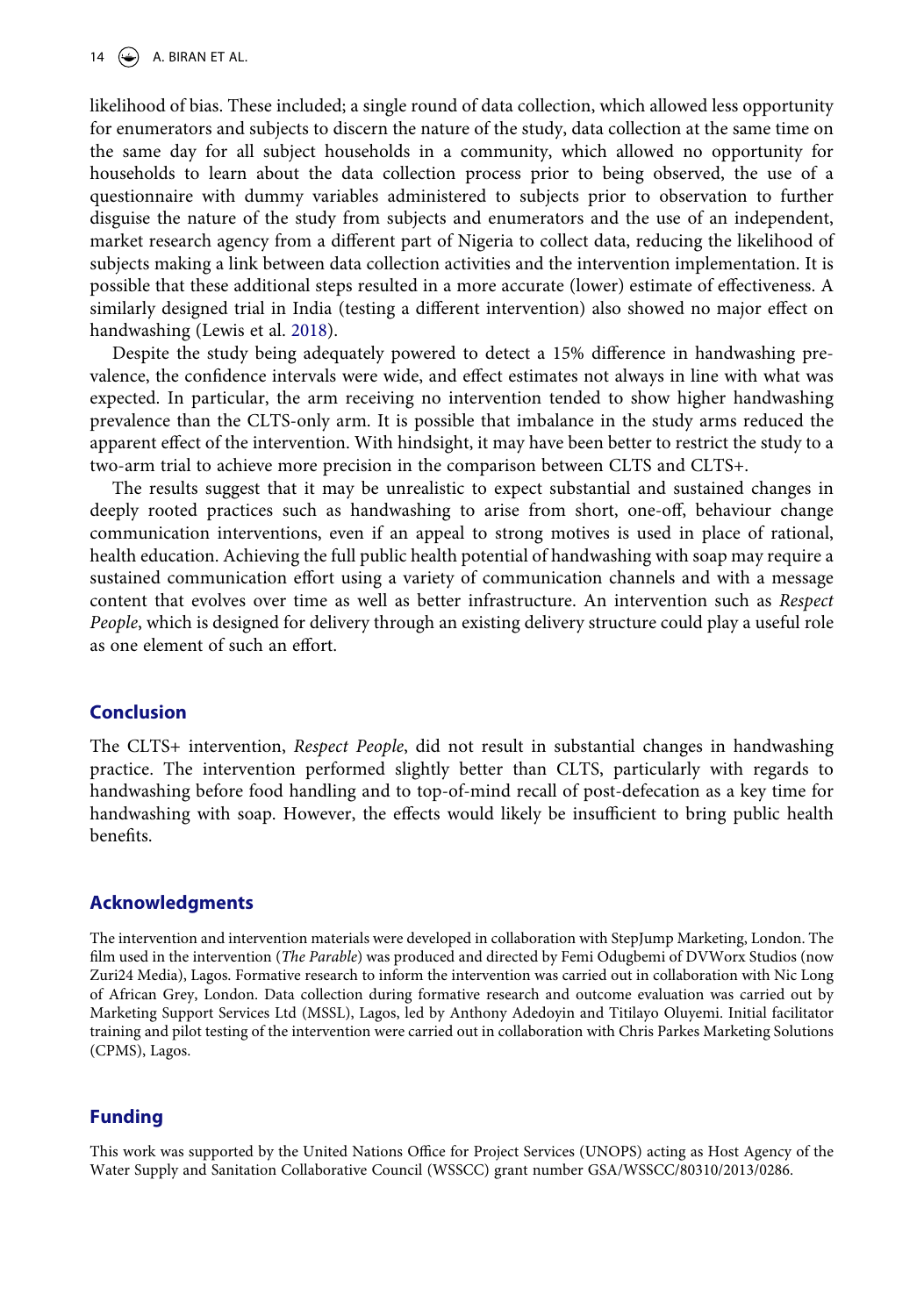#### **References**

- <span id="page-15-12"></span>Aunger R, Curtis V. [2016.](#page-3-0) Behaviour centred design: toward and applied science of behaviour change. Health Psychol Rev. 10(4):425–446. doi:[10.1080/17437199.2016.1219673](https://doi.org/10.1080/17437199.2016.1219673).
- <span id="page-15-11"></span>Biran A, Schmidt W-P, Varadharajan KS, Rajaraman D, Kumar R, Greenland K, Gopalan B, Aunger R, Curtis V.2014. Effect of a behaviour-change intervention on handwashing with soap in India (SuperAmma): a clusterrandomised trial. Lancet. 2(3):e145–e154..
- <span id="page-15-6"></span>Biran A, Schmidt W-P, Varadharajan KS, Rajaraman D, Kumar R, Greenland K, Gopalan B, Aunger R, Curtis V. [2014](#page-2-0). Effect of a behaviour-change intervention on handwashing with soap in India (SuperAmma): A clusterrandomised trial. Lancet Glob Health. 2(3):145–154. doi:[10.1016/S2214-109X\(13\)70160-8](https://doi.org/10.1016/S2214-109X(13)70160-8).
- <span id="page-15-18"></span>Biran A, Schmidt W-P, Wright R, Jones T, Seshadri M, Isaac P, Nathan NA, Hall P, McKenna J, Granger S, et al. [2009](#page-13-0). The effect of a soap promotion and hygiene education campaign on handwashing behaviour in rural India: a cluster randomised trial. Trop Med Int Health. 14(10):1303–1314. doi:[10.1111/j.1365-3156.2009.02373.x](https://doi.org/10.1111/j.1365-3156.2009.02373.x)
- <span id="page-15-17"></span>Biran A, Tabyshalieva A, Salmorbekova Z. [2005.](#page-13-0) Formative research for hygiene promotion in Kyrgyzstan. Health Policy Plan. 20(4):213–221. doi:[10.1093/heapol/czi024.](https://doi.org/10.1093/heapol/czi024)
- <span id="page-15-2"></span>Briceño B, Coville A, Gertler P, Martinez S. [2017](#page-1-2). Are there synergies from combining hygiene and sanitation promotion campaigns: evidence from a large-scale cluster-randomized trial in rural Tanzania. PLoS One. 12(11): e0186228. doi:[10.1371/journal.pone.0186228.](https://doi.org/10.1371/journal.pone.0186228)
- <span id="page-15-9"></span>Contzen N, Meili IH, Mosler H-J. [2015.](#page-2-1) Changing handwashing behaviour in southern Ethiopia: A longitudinal study on infrastructural and commitment interventions. Soc Sci Med. 124:103–114. doi:[10.1016/j.](https://doi.org/10.1016/j.socscimed.2014.11.006) [socscimed.2014.11.006.](https://doi.org/10.1016/j.socscimed.2014.11.006)
- <span id="page-15-1"></span>Ejemot-Nwadiaro RI, Ehiri JE, Arikpo D, Meremikwu MM, Critchley JA. [2015.](#page-1-3) Hand washing promotion for preventing diarrhoea. Cochrane Database Syst Rev. 9:CD004265.
- <span id="page-15-0"></span>Freeman MC, Stocks ME, Cumming O, Jeandron A, Higgins JPT, Wolf J, Prüss-Ustün A, Bonjour S, Hunter PR, Fewtrell L, et al. [2014.](#page-1-3) Hygiene and health: systematic review of handwashing practices worldwide and update of health effects. Trop Med Int Health. 19(8):906–916. doi:[10.1111/tmi.12339](https://doi.org/10.1111/tmi.12339)
- <span id="page-15-19"></span>Friedrich MN, Binkert ME, Mosler HJ. [2017.](#page-13-0) Contextual and psychosocial determinants of effective handwashing technique: recommendations for interventions from a case study in Harare, Zimbabwe. Am J Trop Med Hyg. 96 (2):430–436. doi:[10.4269/ajtmh.16-0553.](https://doi.org/10.4269/ajtmh.16-0553)
- <span id="page-15-7"></span>Gautam OP, Schmidt W-P, Cairncross S, Cavill S, Curtis V. [2017](#page-2-2). Trial of a novel intervention to improve multiple food hygiene behaviors in Nepal. Am J Trop Med Hyg. 96(6):1415–1426. doi:[10.4269/ajtmh.16-0526](https://doi.org/10.4269/ajtmh.16-0526).
- <span id="page-15-8"></span>George CM, Monira S, Sack DA, Rashid M-U, Saif-Ur-Rahman KM, Mahmud T, Rahman Z, Mustafiz M, Bhuyian SI, Winch PJ, et al. [2016](#page-2-2). Randomized controlled trial of hospital-based hygiene and water treatment intervention (CHoBI7) to reduce cholera. Emerg Infect Dis. 22(2):233–241. doi:[10.3201/eid2202.151175](https://doi.org/10.3201/eid2202.151175)
- <span id="page-15-15"></span>Greenland K, Chipungu J, Curtis V, Schmidt WP, Siwale Z, Mudenda M, Chilekwa J, Lewis JL, Chilengi R. [2016](#page-13-1). Multiple behaviour change intervention for diarrhoea control in Lusaka. Zambia: Cluster Randomised Trial. Lancet Global Health. 4(12): e966–e977.
- <span id="page-15-4"></span>Huda TM, Unicomb L, Johnston RB, Halder AK, Yushuf Sharker MA, Luby SP. [2012.](#page-1-2) Interim evaluation of a large scale sanitation, hygiene and water improvement programme on childhood diarrhea and respiratory disease in rural Bangladesh. Soc Sci Med. 75(4):604–611. doi:[10.1016/j.socscimed.2011.10.042](https://doi.org/10.1016/j.socscimed.2011.10.042).
- <span id="page-15-13"></span>Kar K, Chambers R. [2008.](#page-3-1) Handbook on community-led total sanitation. UK: Plan International and Institute of Development Studies.
- <span id="page-15-5"></span>Lewis HE, Greenland K, Curtis V, Schmidt W-P. [2018](#page-1-4). Effect of a school-based hygiene behavior change campaign on handwashing with soap in Bihar, India: cluster-randomized trial. Am J Trop Med Hyg. 99(4):924–933. doi:[10.4269/ajtmh.18-0187.](https://doi.org/10.4269/ajtmh.18-0187)
- <span id="page-15-14"></span>Luby SP, Halder AK, Huda T, Unicomb L, Johnston RB. [2011.](#page-12-1) The effect of handwashing at recommended times with water alone and with soap on child diarrhea in rural Bangladesh: an observational study. PLoS Med. 8(6): e1001052. doi:[10.1371/journal.pmed.1001052](https://doi.org/10.1371/journal.pmed.1001052).
- <span id="page-15-3"></span>Maulit JA. [2014.](#page-1-5) How to trigger for handwashing with soap, in frontiers of CLTS: innovations and insights. Brighton: Institute of Development Studies.
- <span id="page-15-20"></span>Oswald WE, Hunter GC, Kramer MR, Leontsini E, Cabrera L, Lescano AG, Gilman RH. [2014.](#page-13-2) Provision of private, piped water and sewerage connections and directly observed handwashing of mothers in a peri-urban community of Lima, Peru. Trop Med Int Health. 19(4):388–397. doi:[10.1111/tmi.12262.](https://doi.org/10.1111/tmi.12262)
- <span id="page-15-16"></span>Pickering AJ, Null C, Winch PJ, Mangwadu G, Arnold BF, Prendergast AJ, Njenga SM, Rahman M, Ntozini R, Benjamin-Chung J, et al. [2019.](#page-13-3) The WASH Benefits and SHINE trials: interpretation of WASH intervention effects on linear growth and diarrhoea. Lancet Glob Health. 7(8):e1139–e1146. doi:[10.1016/S2214-109X\(19\)30268-2](https://doi.org/10.1016/S2214-109X(19)30268-2)
- <span id="page-15-10"></span>Ram PK, Nasreen S, Kamm K, Allen J, Kumar S, Rahman MA, Zaman K, El Arifeen S, Luby SP. [2017](#page-2-1). Impact of an intensive perinatal handwashing promotion intervention on maternal handwashing behavior in the neonatal period: findings from a randomized controlled trial in rural Bangladesh. Biomed Res Int. 2017:6081470. doi:[10.1155/2017/6081470.](https://doi.org/10.1155/2017/6081470)